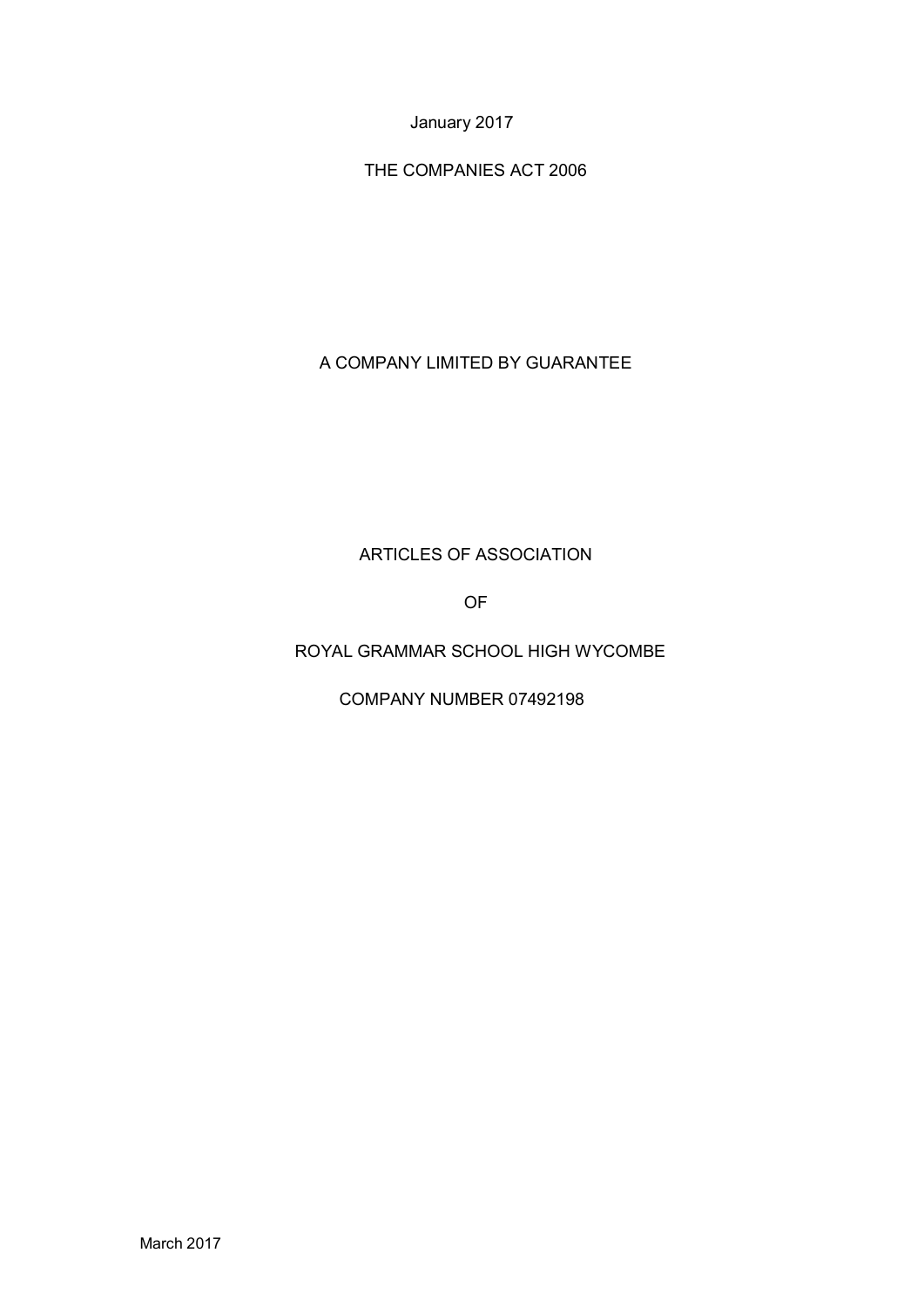## THE COMPANIES ACT 2006

## COMPANY LIMITED BY GUARANTEE

## ARTICLES OF ASSOCIATION

### OF

## ROYAL GRAMMAR SCHOOL HIGH WYCOMBE

### INTERPRETATION

- 1. In these Articles:
	- a. "the Academy" means the school referred to in Article 4 and established by the Academy Trust;
	- b. "Academy Financial Year" means the academic year from 1<sup>st</sup> of September to 31<sup>st</sup> of August in any year;
	- c. "the Academy Trust" means the company intended to be regulated by these Articles and referred to in Article 2;
	- d. "Additional Governors" means the Governors appointed pursuant to Article 62 and 62A;
	- e. "the Articles" means these Articles of Association of the Academy Trust;
	- f. "Chief Inspector" means Her Majesty's Chief Inspector of Education, Children's Services and Skills or his successor:
	- g. "clear days" in relation to the period of a notice means the period excluding the day when the notice is given or deemed to be given and the day on which it is given or on which it is to take effect;
	- h. "Community Governor" means a Governor appointed by the Members who lives and works in the community served by the Academy or who, in the opinion of the governing body, is committed to the good government and success of the Academy and is supportive of the Academy's selective status;
	- i. "financial expert" means an individual, company or firm who is authorised to give investment advice under the Financial Services and Markets Act 2000;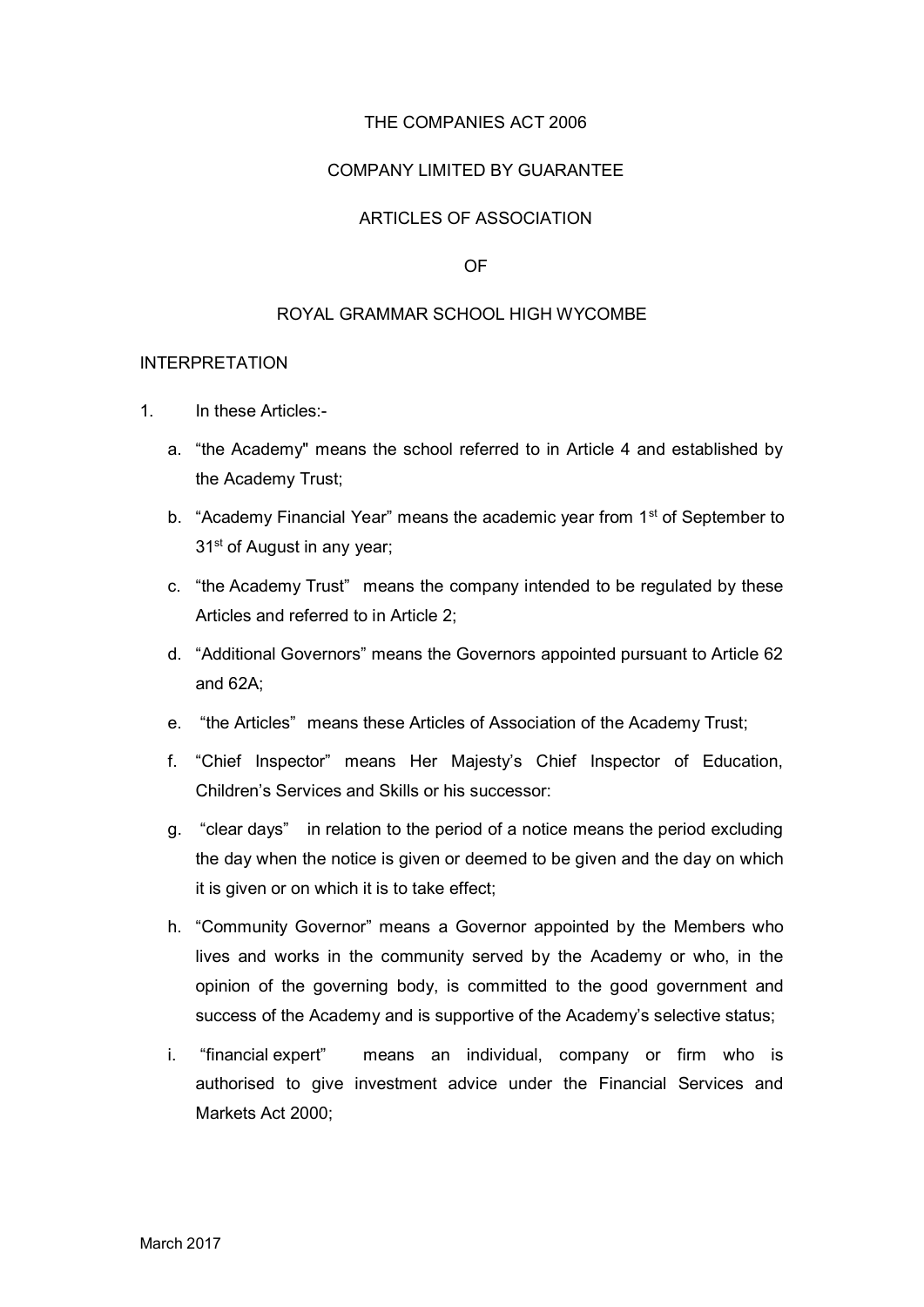- j. "Foundation" means the Wycombe Royal Grammar School Foundation (registered charity number 310627) of Royal Grammar School, Amersham Road, High Wycombe HP13 6QT;
- k. "Foundation Governor" has the meaning given to it in Article 50B;
- l. "Funding Agreement" means the agreement made under section 1 of the Academies Act 2010 between the Academy Trust and the Secretary of State to establish the Academy;
- m. "Further Governors" means the Governors appointed pursuant to Article 63;
- n. "the Governors" means the directors of the Academy Trust (and "Governor" means any one of those directors), subject to the definition of this term at Article 6.9(b) in relation to Articles 6.2-6.9;
- o. "the LA" means the local authority covering the area in which the Academy is situated;
- p. "the LA Governor" means the Governor who may be appointed pursuant to Article 51;
- q. "Local Authority Associated Persons" means any person associated with any local authority within the meaning given in section 69 of the Local Government and Housing Act 1989;
- r. "Member" means a member of the Academy Trust and someone who as such is bound by the undertaking contained in Article 8;
- s. "the Memorandum" means the Memorandum of Association of the Academy Trust;
- t. "Office" means the registered office of the Academy Trust;
- u. "the Parent Governors" means the Governors appointed pursuant to Articles 53 to 58 inclusive;
- v. "Predecessor School" means Royal Grammar School High Wycombe (the predecessor school to the Academy) prior to its conversion to the Academy;
- w. "Principal" means the head teacher of the Academy;
- x. "Principal Regulator" means the body or person appointed as the Principal Regulator under the Charities Act 2006;
- y. "the seal" means the common seal of the Academy Trust if it has one;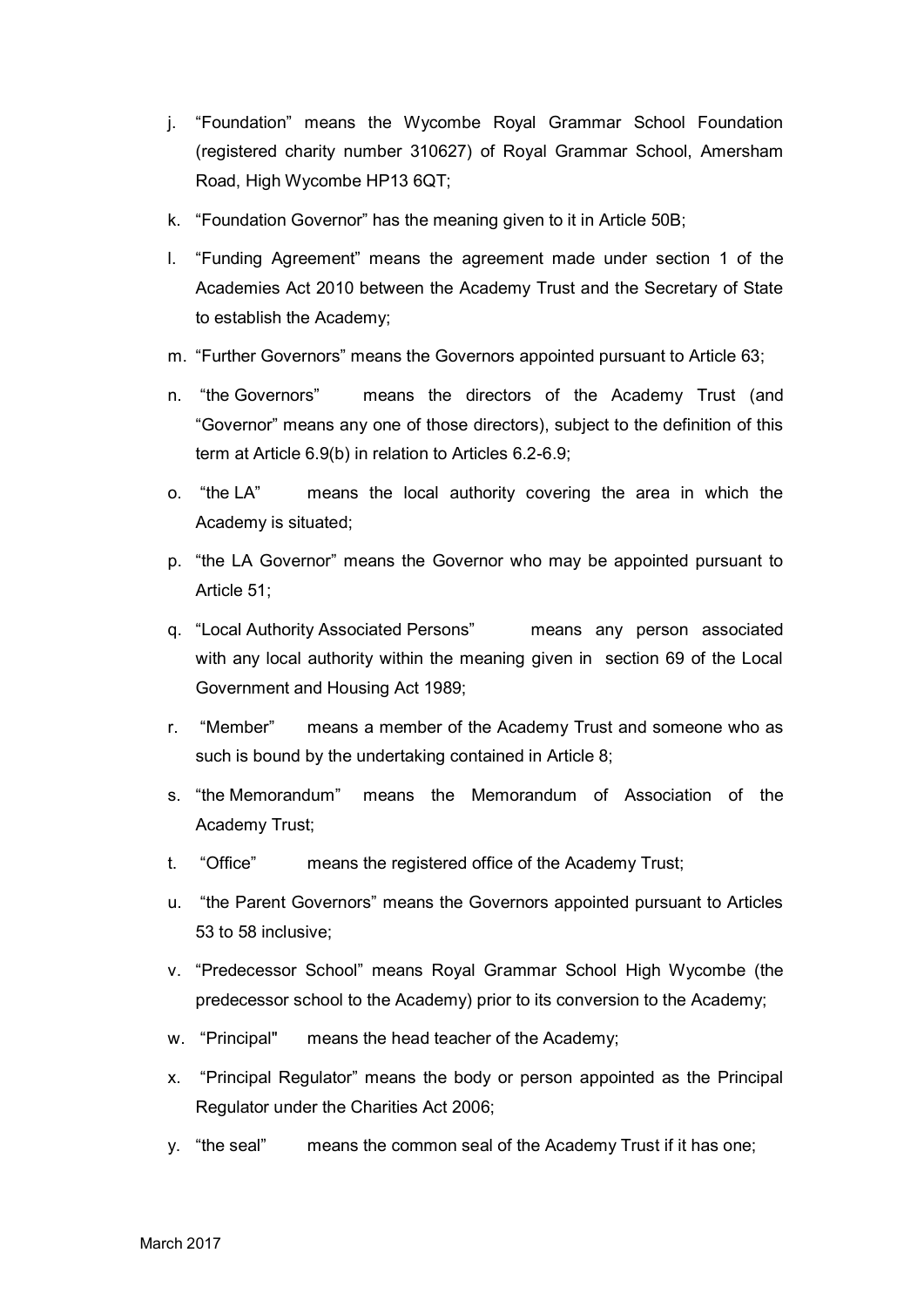- z. "Secretary" means the secretary of the Academy Trust or any other person appointed to perform the duties of the secretary of the Academy Trust, including a joint, assistant or deputy secretary;
- aa. "Secretary of State" means the Secretary of State for Education or successor;
- bb. "Staff Governor" means an employee of the Academy Trust who may be appointed as a Governor pursuant to Article 50A;
- cc. "teacher" means a person employed under a contract of employment or a contract for services or otherwise engaged to provide his services as a teacher at the Academy;
- dd. "the United Kingdom" means Great Britain and Northern Ireland;
- ee. words importing the masculine gender only shall include the feminine gender. Words importing the singular number shall include the plural number, and vice versa;
- ff. subject as aforesaid, words or expressions contained in these Articles shall, unless the context requires otherwise, bear the same meaning as in the Companies Act 2006, as appropriate;
- gg. any reference to a statute or statutory provision shall include any statute or statutory provision which replaces or supersedes such statute or statutory provision including any modification or amendment thereto.
- 2. The company's name is Royal Grammar School High Wycombe (and in this document it is called "**the Academy Trust**").
- 3. The Academy Trust's registered office is to be situated in England and Wales.

## **OBJECTS**

- 4. The Academy Trust's objects ("**the Objects**") are specifically restricted to advancing for the public benefit education in the United Kingdom, in particular but without prejudice to the generality of the foregoing by establishing, maintaining, carrying on, managing and developing a school offering a broad and balanced curriculum ("**the Academy**").
- 5. In furtherance of the Objects but not further or otherwise the Academy Trust may exercise the following powers:-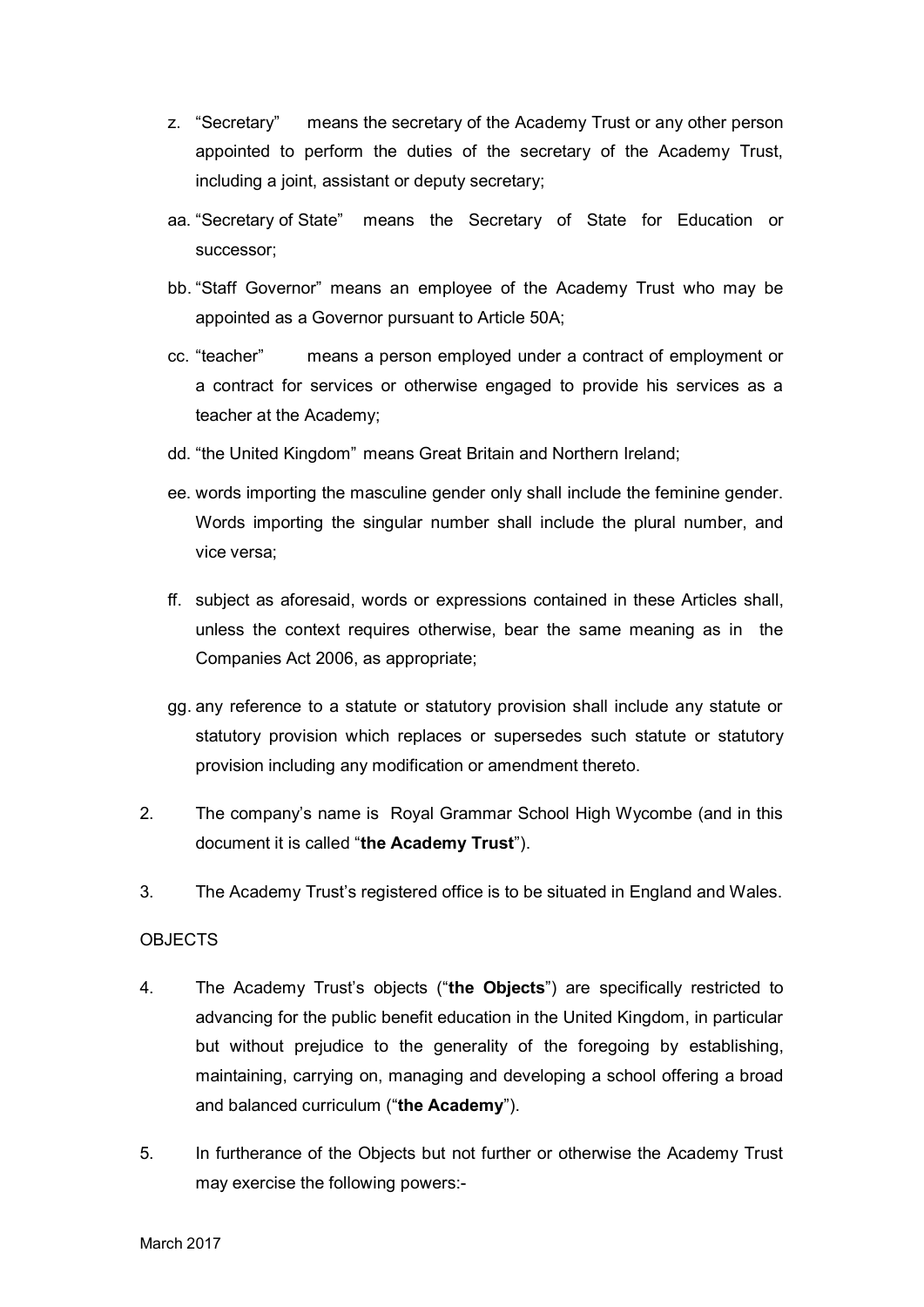- (a) to draw, make, accept, endorse, discount, execute and issue promissory notes, bills, cheques and other instruments, and to operate bank accounts in the name of the Academy Trust;
- (b) to raise funds and to invite and receive contributions provided that in raising funds the Academy Trust shall not undertake any substantial nonprimary purpose permanent trading activities and shall conform to any relevant statutory regulations;
- (c) to acquire, alter, improve and (subject to such consents as may be required by law) to charge or otherwise dispose of property;
- (d) subject to Article 6 below to employ such staff, volunteers, advisers and consultants as are necessary for the proper pursuit of the Objects and to make all reasonable and necessary provision for the payments of pensions and superannuation to staff and their dependants;
- (e) to establish or support, whether financially or otherwise, any charitable trusts, associations or institutions formed for all or any of the Objects;
- (f) to co-operate with other charities, other independent and maintained schools, voluntary bodies and statutory authorities operating in furtherance of the Objects and to exchange information and advice with them;
- (g) to pay out of funds of the Academy Trust the costs, charges and expenses of and incidental to the formation and registration of the Academy Trust;
- (h) to establish, maintain, carry on, manage and develop the Academy at Amersham Road, High Wycombe, Buckinghamshire. HP13 6QT;
- (i) to offer scholarships, exhibitions, prizes and awards to pupils and former pupils, and otherwise to encourage and assist pupils and former pupils;
- (j) to provide educational facilities and services to students of all ages and the wider community for the public benefit;
- (k) to carry out research into the development and application of new techniques in education in particular in relation to the areas of curricular specialisation of the Academy and to its approach to curriculum development and delivery and to publish the results of such research, and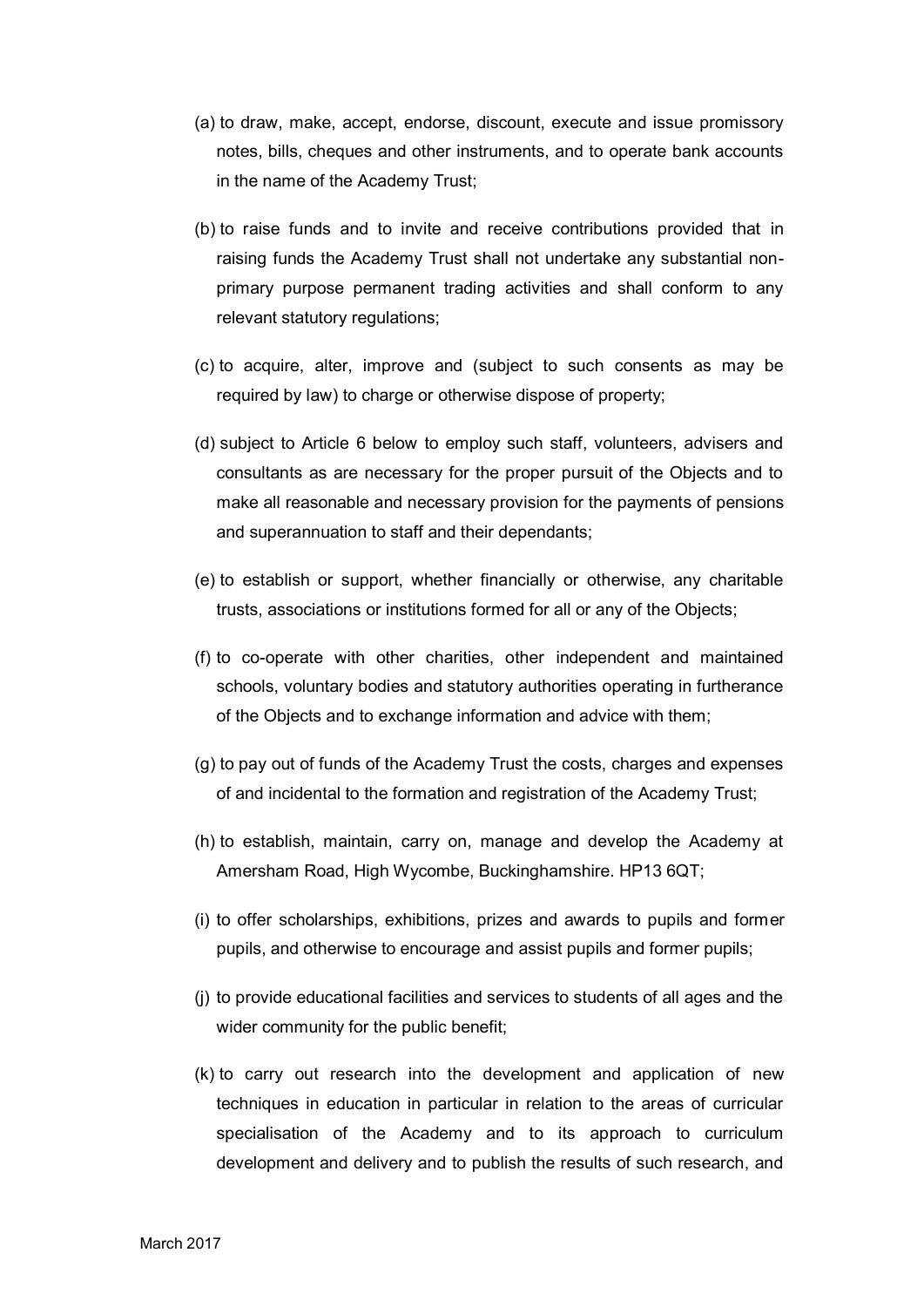to develop means of benefiting from application of the experience of industry, commerce, other schools and the voluntary sector to the education of pupils in academies;

- (l) subject to such consents as may be required by law and/or by any contract entered into by or on behalf of the Academy Trust to borrow and raise money for the furtherance of the Objects in such manner and on such security as the Academy Trust may think fit;
- (m) to deposit or invest any funds of the Academy Trust not immediately required for the furtherance of its Objects(but to invest only after obtaining such advice from a financial expert as the Governors consider necessary and having regard to the suitability of investments and the need for diversification);
- (n) to delegate the management of investments to a financial expert, but only on terms that:
	- (i) the investment policy is set down in writing for the financial expert by the Governors;
	- (ii) every transaction is reported promptly to the Governors;
	- (iii) the performance of the investments is reviewed regularly with the Governors;
	- (iv) the Governors are entitled to cancel the delegation arrangement at any time;
	- (v) the investment policy and the delegation arrangement are reviewed at least once a year;
	- (vi) all payments due to the financial expert are on a scale or at a level which is agreed in advance and are notified promptly to the Governors on receipt; and
	- (vii) the financial expert must not do anything outside the powers of the Governors.
- (o) to arrange for investments or other property of the Academy Trust to be held in the name of a nominee company acting under the control of the Governors or of a financial expert acting under their instructions, and to pay any reasonable fee required;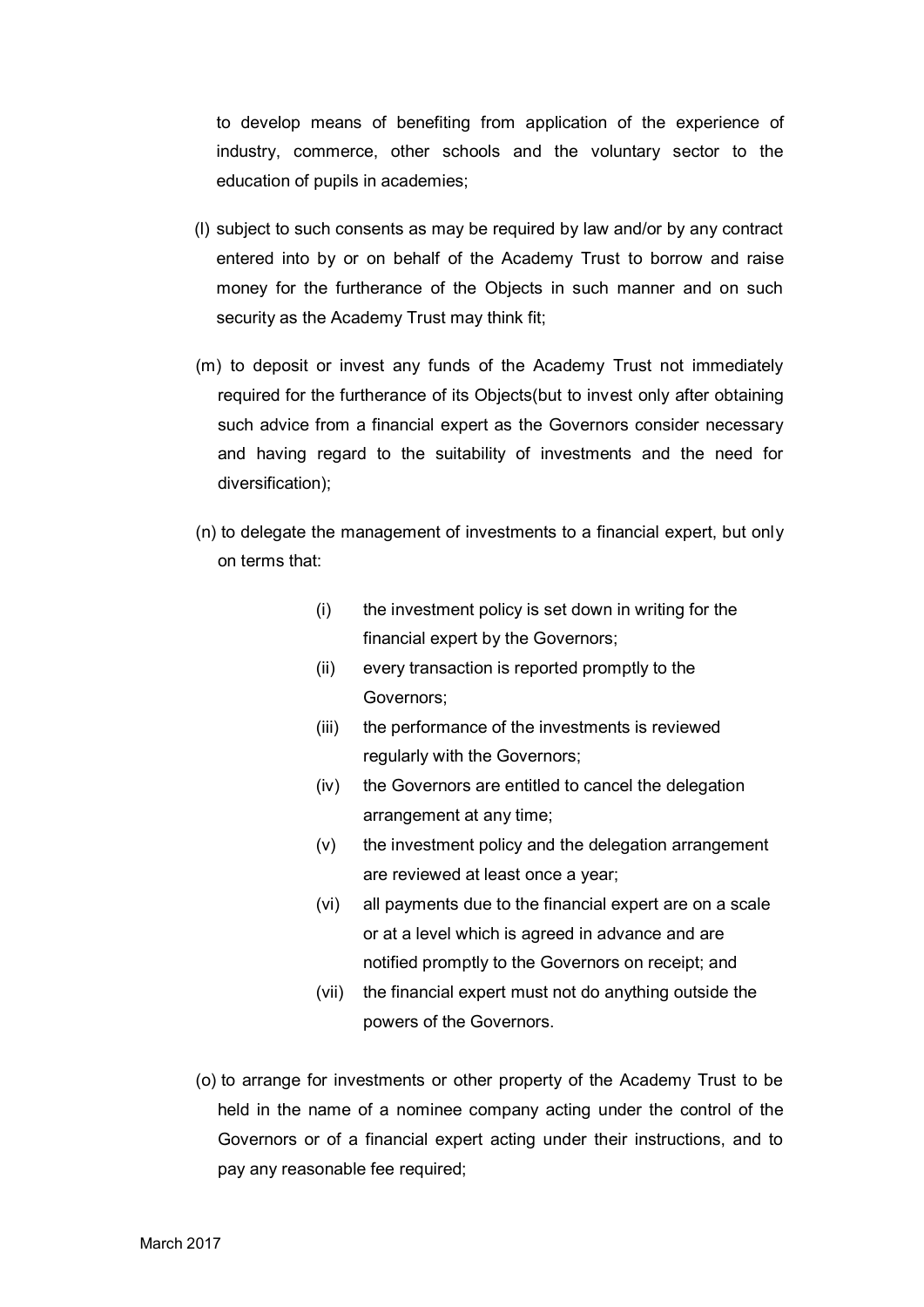- (p) to provide indemnity insurance to cover the liability of Governors which by virtue of any rule of law would otherwise attach to them in respect of any negligence, default, breach of trust or breach of duty of which they may be guilty in relation to the Academy Trust: Provided that any such insurance shall not extend to any claim arising from any act or omission which the Governors knew to be a breach of trust or breach of duty or which was committed by the Governors in reckless disregard of whether it was a breach of trust or breach of duty or not and provided also that any such insurance shall not extend to the costs of any unsuccessful defence to a criminal prosecution brought against the Governors in their capacity as Governors;
- (q) to establish subsidiary companies to carry on any trade or business for the purpose of raising funds for or to support the Objects;
- (r) to enter into contracts to provide services to or on behalf of other bodies, in order to support the Objects;
- (s) to do all such other lawful things as are necessary for or are incidental to or conducive to the achievement of the Objects.
- 6.1 The income and property of the Academy Trust shall be applied solely towards the promotion of the Objects.
- 6.2 None of the income or property of the Academy Trust may be paid or transferred directly or indirectly by way of dividend bonus or otherwise by way of profit to any member of the Academy Trust. Nonetheless a member of the Academy Trust who is not also a Governor may:
	- a) benefit as a beneficiary of the Academy Trust;
	- b) be paid reasonable and proper remuneration for any goods or services supplied to the Academy Trust;
	- c) be paid rent for premises let by the member of the Academy Trust if the amount of the rent and other terms of the letting are reasonable and proper; and
	- d) be paid interest on money lent to the Academy Trust at a reasonable and proper rate, such rate not to exceed 2 per cent per annum below the base lending rate of a UK clearing bank selected by the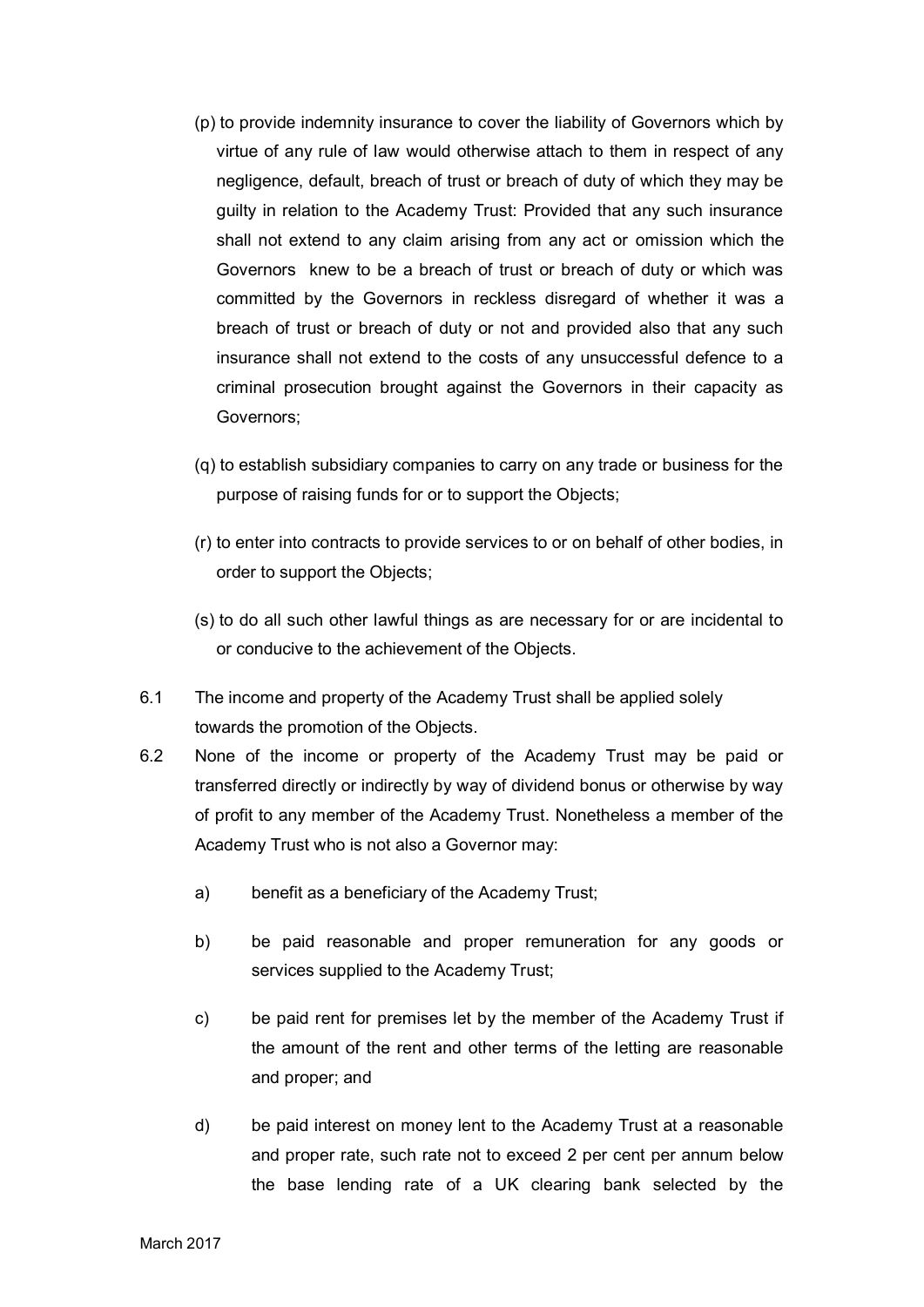Governors, or 0.5%, whichever is the higher.

- 6.3 A Governor may benefit from any indemnity insurance purchased at the Academy Trust's expense to cover the liability of the Governors which by virtue of any rule of law would otherwise attach to them in respect of any negligence, default or breach of trust or breach of duty of which they may be guilty in relation to the Academy Trust: Provided that any such insurance shall not extend to any claim arising from any act or omission which the Governors knew to be a breach of trust or breach of duty or which was committed by the Governors in reckless disregard to whether it was a breach of trust or breach of duty or not and provided also that any such insurance shall not extend to the costs of any unsuccessful defence to a criminal prosecution brought against the Governors in their capacity as directors of the Academy Trust.
- 6.4 A company, which has shares listed on a recognised stock exchange and of which any one Governor holds no more than 1% of the issued capital of that company, may receive fees, remuneration or other benefit in money or money's worth from the Academy Trust.
- 6.5 A Governor may at the discretion of the Governors be reimbursed from the property of the Academy Trust for reasonable expenses properly incurred by him or her when acting on behalf of the Academy Trust, but, except in the case of the Principal and/or Staff Governors acting in such capacity, excluding expenses in connection with foreign travel.
- 6.6 Subject to the remainder of this Article 6, no Governor may:
	- (a) buy any goods or services from the Academy Trust;
	- (b) sell goods, services, or any interest in land to the Academy Trust;
	- (c) subject to the provisions of Articles 6.7 and 6.8, be employed by or receive any remuneration from the Academy Trust (other than the Principal and the Staff Governors whose employment and/or remuneration is subject to the procedure and conditions in Article 6.8)
	- (d) receive any other financial benefit from the Academy Trust; unless:
		- (i) the payment is permitted by Article 6.7 and the Governors follow the procedure and observe the conditions set out in Article 6.8; or
		- (ii) the Governors obtain the prior written approval of the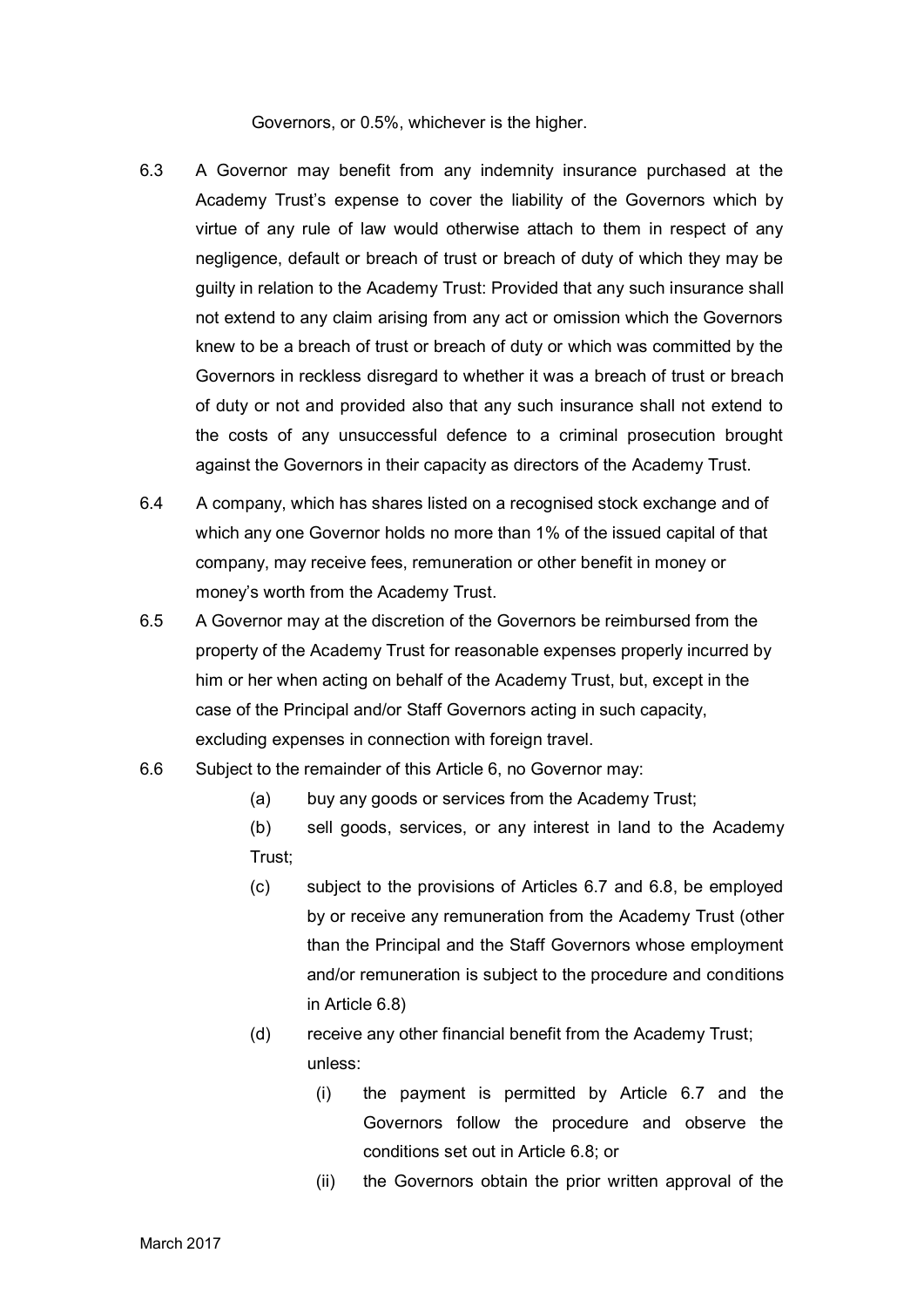Charity Commission and fully comply with any procedures it prescribes.

6.7 Subject to Article 6.8, a Governor may:

- a) receive a benefit from the Academy Trust in the capacity of a beneficiary of the Academy Trust;
- b) be employed by the Academy Trust or enter into a contract for the supply of goods or services to the Academy Trust, other than for acting as a Governor;
- c) receive interest on money lent to the Academy Trust at a reasonable and proper rate not exceeding 2% per annum below the base rate of a clearing bank to be selected by the Governors, or 0.5%, whichever is the higher; and/or
- (d) receive rent for premises let by the Governor to the Academy Trust if the amount of the rent and the other terms of the lease are reasonable and proper.
- 6.8 The Academy Trust and its Governors may only rely upon the authority provided by Article 6.7 if each of the following conditions is satisfied:
	- (a) the remuneration or other sums paid to the Governor do not exceed an amount that is reasonable in all the circumstances;
	- (b) the Governor is absent from the part of any meeting at which there is discussion of:
		- i) his or her employment, remuneration, or any matter concerning the contract, payment or benefit; or
		- ii) his or her performance in the employment, or his or her performance of the contract; or
		- iii) any proposal to enter into any other contract or arrangement with him or her or to confer any benefit upon him or her that would be permitted under Article 6.7; or
		- (iv) any other matter relating to a payment or the conferring of any benefit permitted by Article 6.7;
	- (c) the Governor does not vote on any such matter and is not to be counted when calculating whether a quorum of Governors is present at the meeting;
	- (d) save in relation to employing or contracting with the Principal (a Governor pursuant to Articles 46 and 52) the other Governors are satisfied that it is in the interests of the Academy Trust to employ or to contract with that Governor rather than with someone who is not a Governor. In reaching that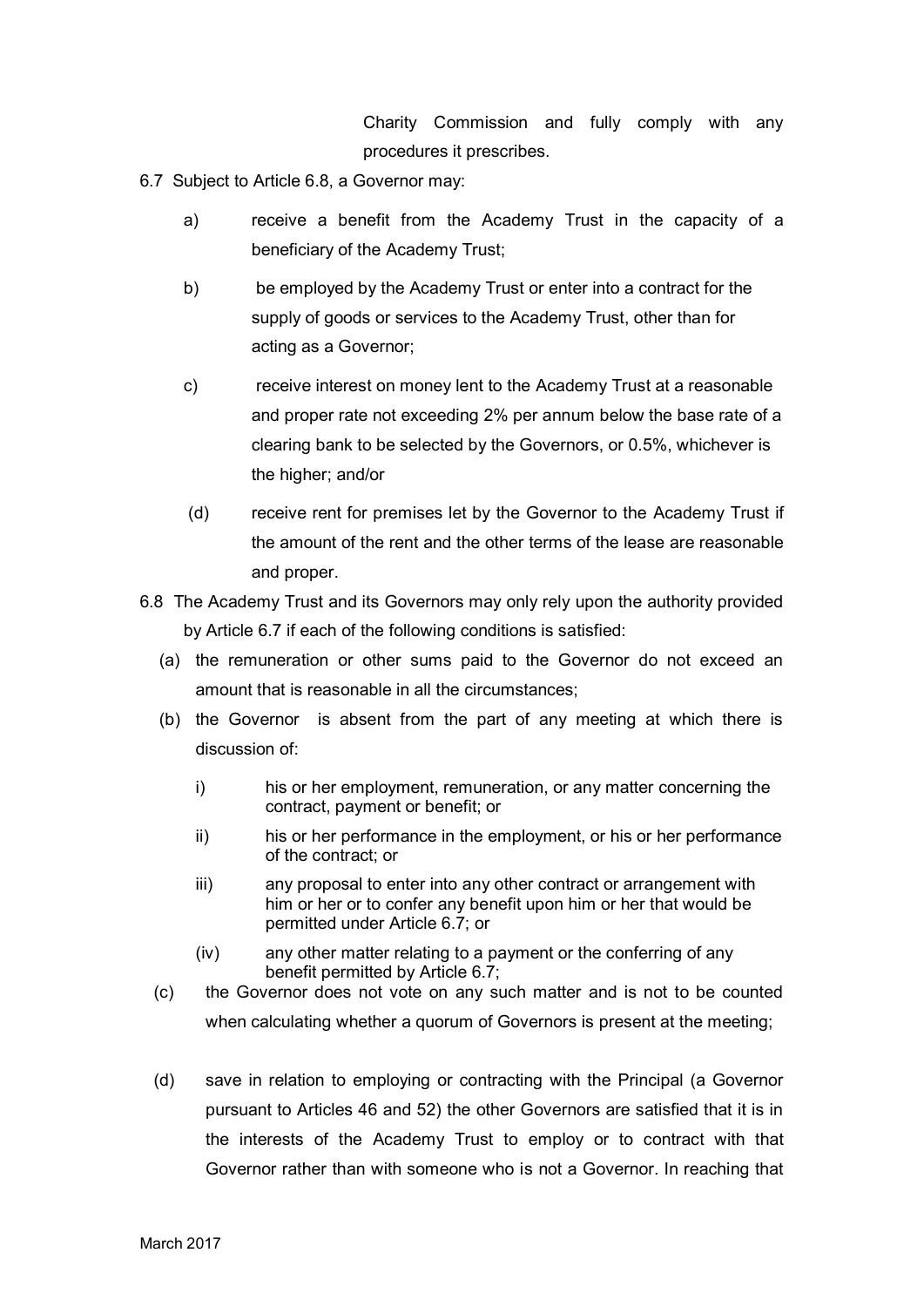decision the Governors must balance the advantage of employing a Governor against the disadvantages of doing so (especially the loss of the Governor's services as a result of dealing with the Governor's conflict of interest);

- (e) the reason for their decision is recorded by the Governors in the minute book; and
- (f) a majority of the Governors then in office have received no such payments or benefit.
- 6.8A The provision in clause 6.6 (c) that no Governor may be employed by or receive any remuneration from the Academy Trust (other than the Principal) does not apply to an existing employee of the Academy Trust who is subsequently elected or appointed as a Governor save that this clause shall only allow such a Governor to receive remuneration or benefit from the Academy Trust in his capacity as an employee of the Academy Trust and provided that the procedure as set out in Articles  $6.8(b)(i)$ , (ii) and  $6.8(c)$  is followed.
- 6.9 In Articles 6.2-6.9:
	- (a) "Academy Trust" shall include any company in which the Academy Trust:
		- holds more than 50% of the shares; or
		- controls more than 50% of the voting rights attached to the shares; or
		- has the right to appoint one or more directors to the board of the company.
	- (b) "Governor" shall include any child, stepchild, parent, grandchild, grandparent, brother, sister or spouse of the governor or any person living with the governor as his or her partner
	- (c) the employment or remuneration of a Governor includes the engagement or remuneration of any firm or company in which the Governor is:
		- (i) a partner;
		- (ii) an employee;
		- (iii) a consultant;
		- (iv) a director;
		- (v) a member; or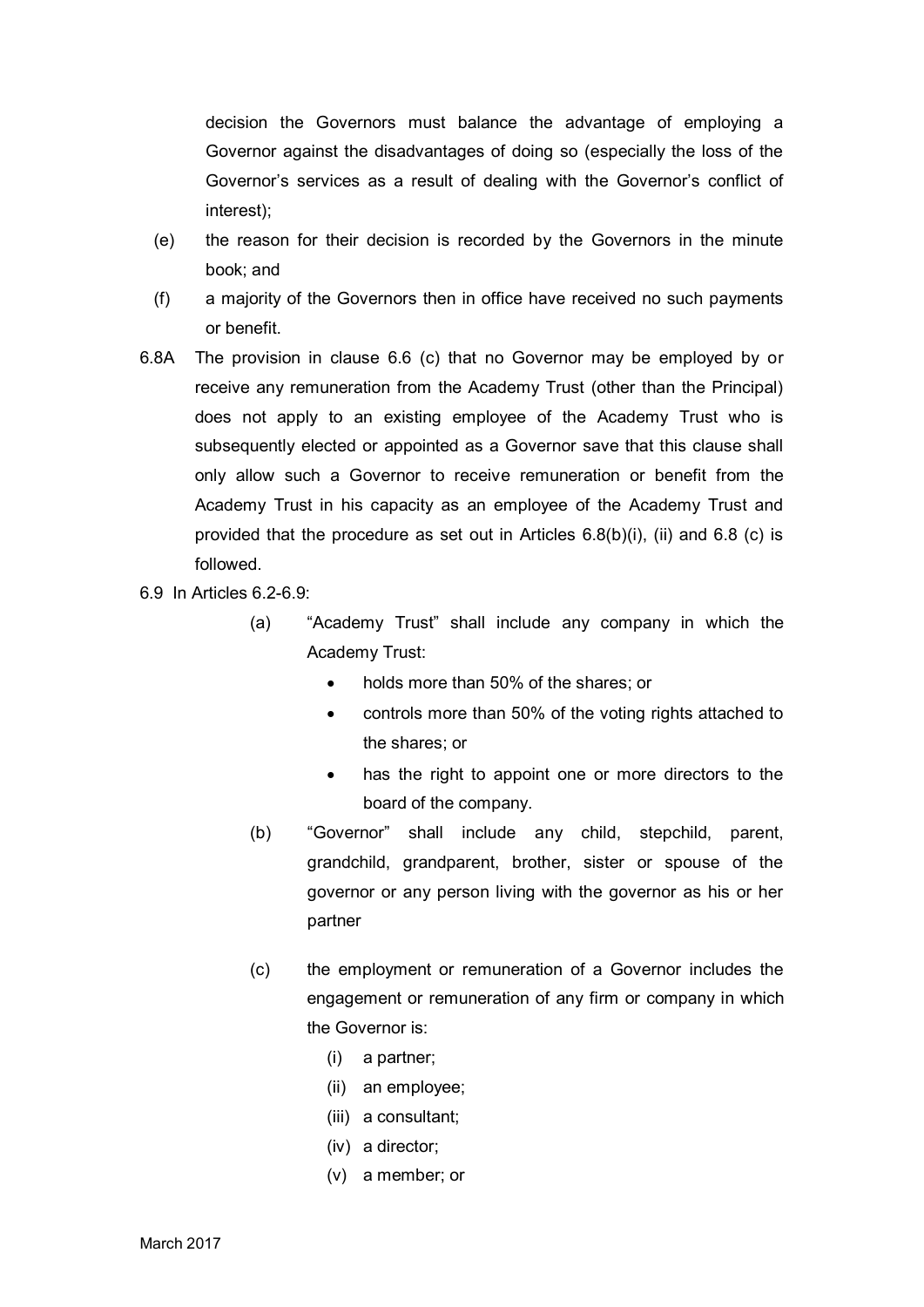- (v) a shareholder, unless the shares of the company are listed on a recognised stock exchange and the Governor holds less than 1% of the issued capital.
- 7. The liability of the members of the Academy Trust is limited.
- 8. Every member of the Academy Trust undertakes to contribute such amount as may be required (not exceeding £10) to the Academy Trust's assets if it should be wound up while he or she is a member or within one year after he or she ceases to be a member, for payment of the Academy Trust's debts and liabilities before he or she ceases to be a member, and of the costs, charges and expenses of winding up, and for the adjustment of the rights of the contributories among themselves.
- 9. If the Academy Trust is wound up or dissolved and after all its debts and liabilities (including any under section 483 of the Education Act 1996) have been satisfied there remains any property it shall not be paid to or distributed among the members of the Academy Trust, but shall be given or transferred to some other charity or charities having objects similar to the Objects which prohibits the distribution of its or their income and property to an extent at least as great as is imposed on the Academy Trust by Article 6 above, chosen by the members of the Academy Trust at or before the time of dissolution and if that cannot be done then to some other charitable object.
- 10. No alteration or addition shall be made to or in the provisions of the Articles without the written consent of the Secretary of State, such consent not to be unreasonably withheld or delayed.
- 11. No alteration or addition shall be made to or in the provisions of the Articles which would have the effect (a) that the Academy Trust would cease to be a company to which section 60 of the Companies Act 2006 applies; or (b) that the Academy Trust would cease to be a charity.

## **MEMBERS**

- 12. The first Members of the Academy Trust shall be the subscribers to the Memorandum of Association (and such Members shall also be Governors).
- 12A. Notwithstanding Article 16, subsequent Members of the Academy Trust shall be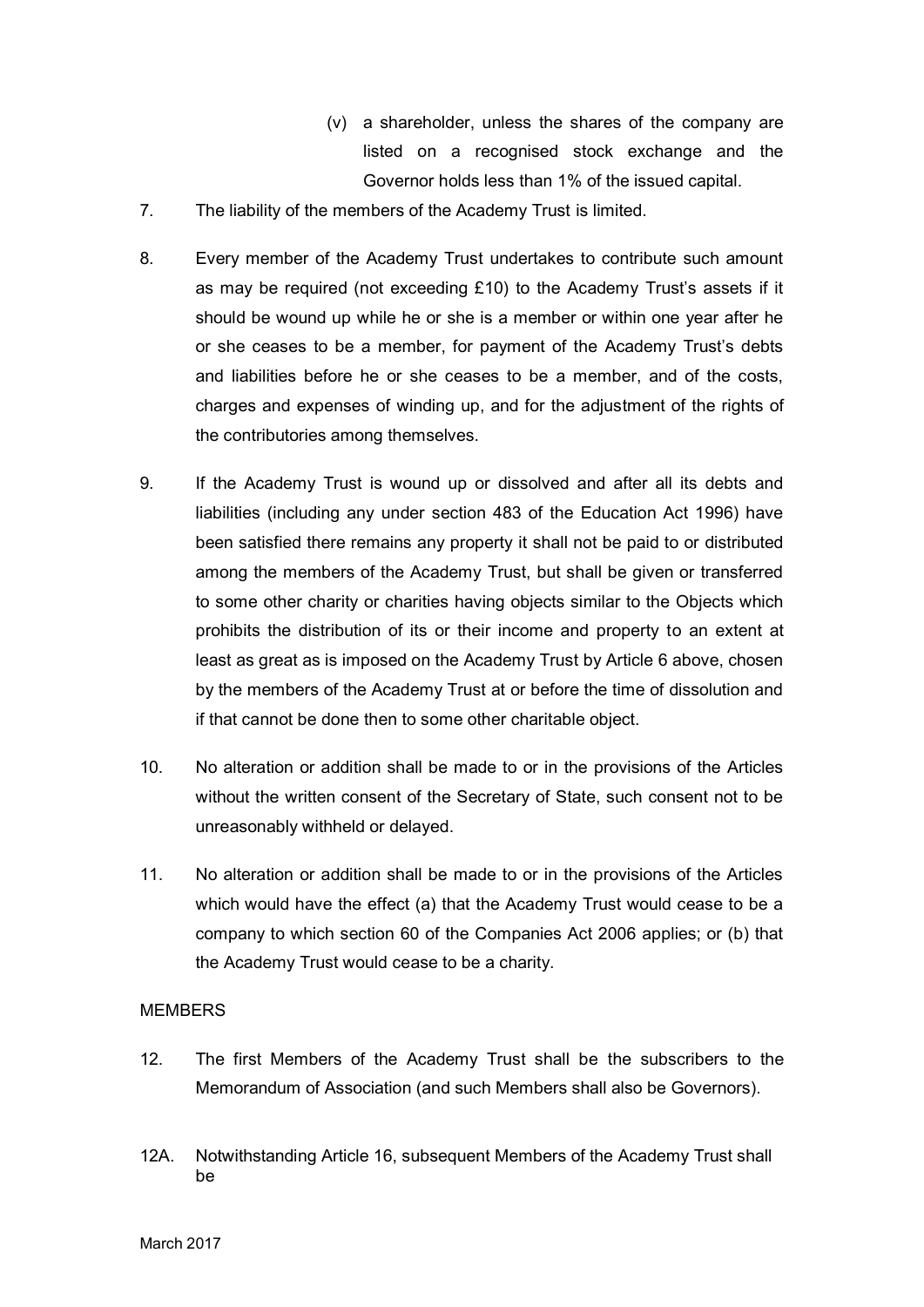- a) Governors appointed by the Secretary of State under Articles 60-63 and pursuant to the terms of the relevant Funding Agreement; and
- b) any person appointed under Article 16 provided that at any time the minimum number of Members shall not be less than three.
- 12B. The Members of the Academy Trust may also include 1 person appointed by the Secretary of State, in the event that the Secretary of State appoints a person for this purpose, and the Secretary of State shall have the right from time to time by written notice to the Office to remove any Member appointed by him and to appoint a replacement Member to fill a vacancy whether resulting from such removal or otherwise.
- 12C An employee of the Academy Trust cannot be a Member of the Academy Trust
- 13. Not used.
- 14. If any of the persons entitled to appoint Members in Article 12 (or entitled to appoint Members as a result of Article 12A(a) and Article 50B):
	- a) in the case of an individual, die or become legally incapacitated;
	- b) in the case of a corporate entity, cease to exist and are not replaced by a successor institution; or
	- c) becomes insolvent or makes any arrangement or composition with their creditors generally

their right to appoint Members under these Articles shall vest in the remaining Members.

15. Membership will terminate automatically if:

a) a Member (which is a corporate entity) ceases to exist and is not replaced by a successor institution;

b) a Member (which is an individual) dies or becomes incapable by reason of mental disorder, illness or injury of managing and administering his own affairs;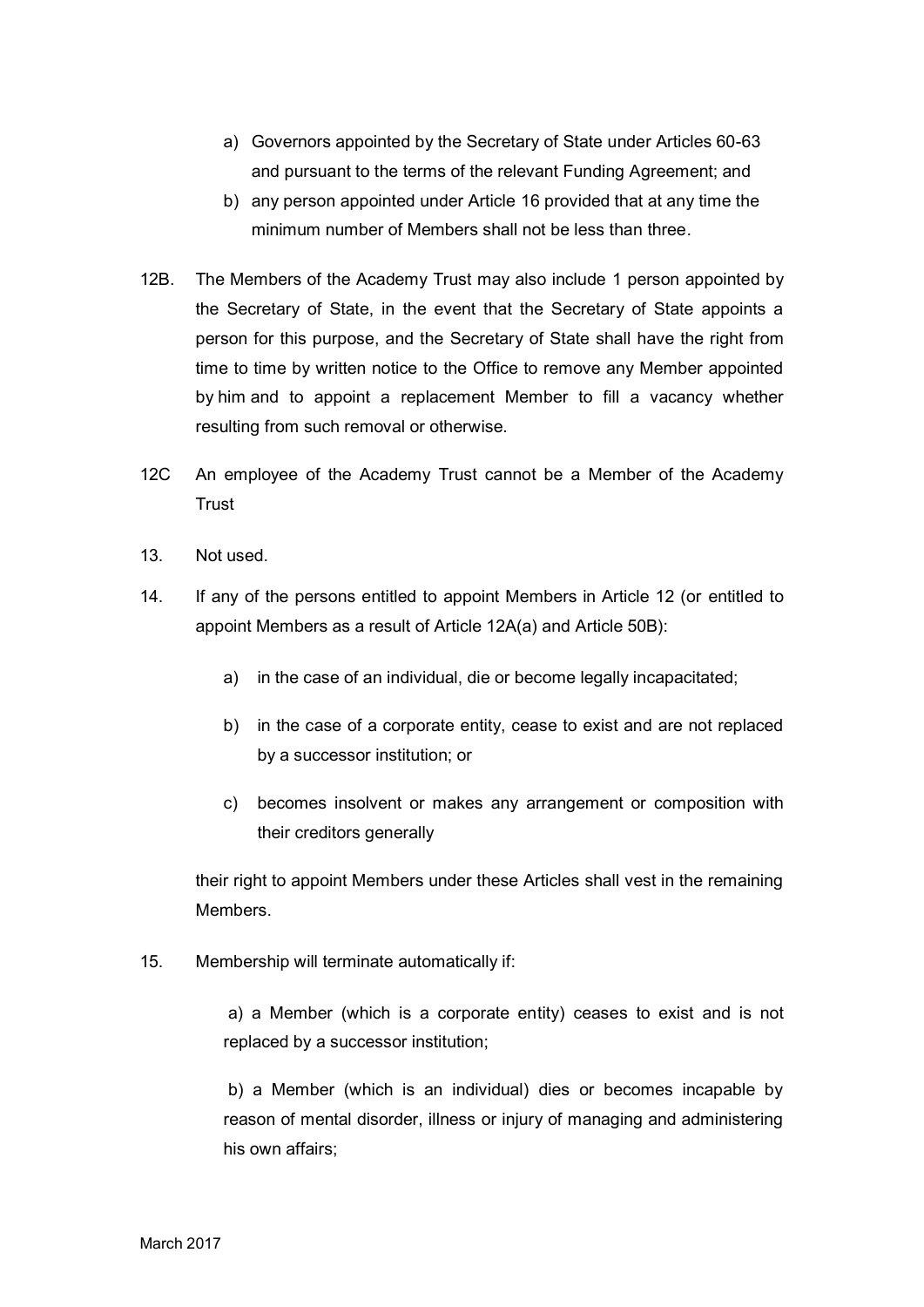c) a Member becomes insolvent or makes any arrangement or composition with that Member's creditors generally; or

- d) a Member, being a Governor, ceases to be a Governor.
- 15A. Normally, a Governor will not be a Member
- 16. Without prejudice to Articles 12 or 12A, the Members may agree by way of a resolution of 75% of the Members in writing to appoint such additional Members as they think fit and may unanimously (save that the agreement of the Member(s) to be removed shall not be required) in writing agree to remove any such additional Members.
- 17. Every person nominated to be a Member of the Academy Trust shall either sign a written consent to become a Member or sign the register of Members on becoming a Member.
- 18. Any Member may resign provided that after such resignation the number of Members is not less than three. A Member shall cease to be one immediately on the receipt by the Academy Trust of a notice in writing signed by the person or persons entitled to remove him under Articles 13 or 16 provided that no such notice shall take effect when the number of Members is less than three unless it contains or is accompanied by the appointment of a replacement Member.

## GENERAL MEETINGS

- 19. The Academy Trust shall hold an Annual General Meeting each year in addition to any other meetings in that year, and shall specify the meeting as such in the notices calling it; and not more than fifteen months shall elapse between the date of one Annual General Meeting of the Academy Trust and that of the next. Provided that so long as the Academy Trust holds its first Annual General Meeting within eighteen months of its incorporation, it need not hold it in the year of its incorporation or in the following year. The Annual General Meeting shall be held at such time and place as the Governors shall appoint. All meetings other than Annual General Meetings shall be called General Meetings.
- 20. The Governors may call general meetings and, on the requisition of Members pursuant to the provisions of the Companies Act 2006, shall forthwith proceed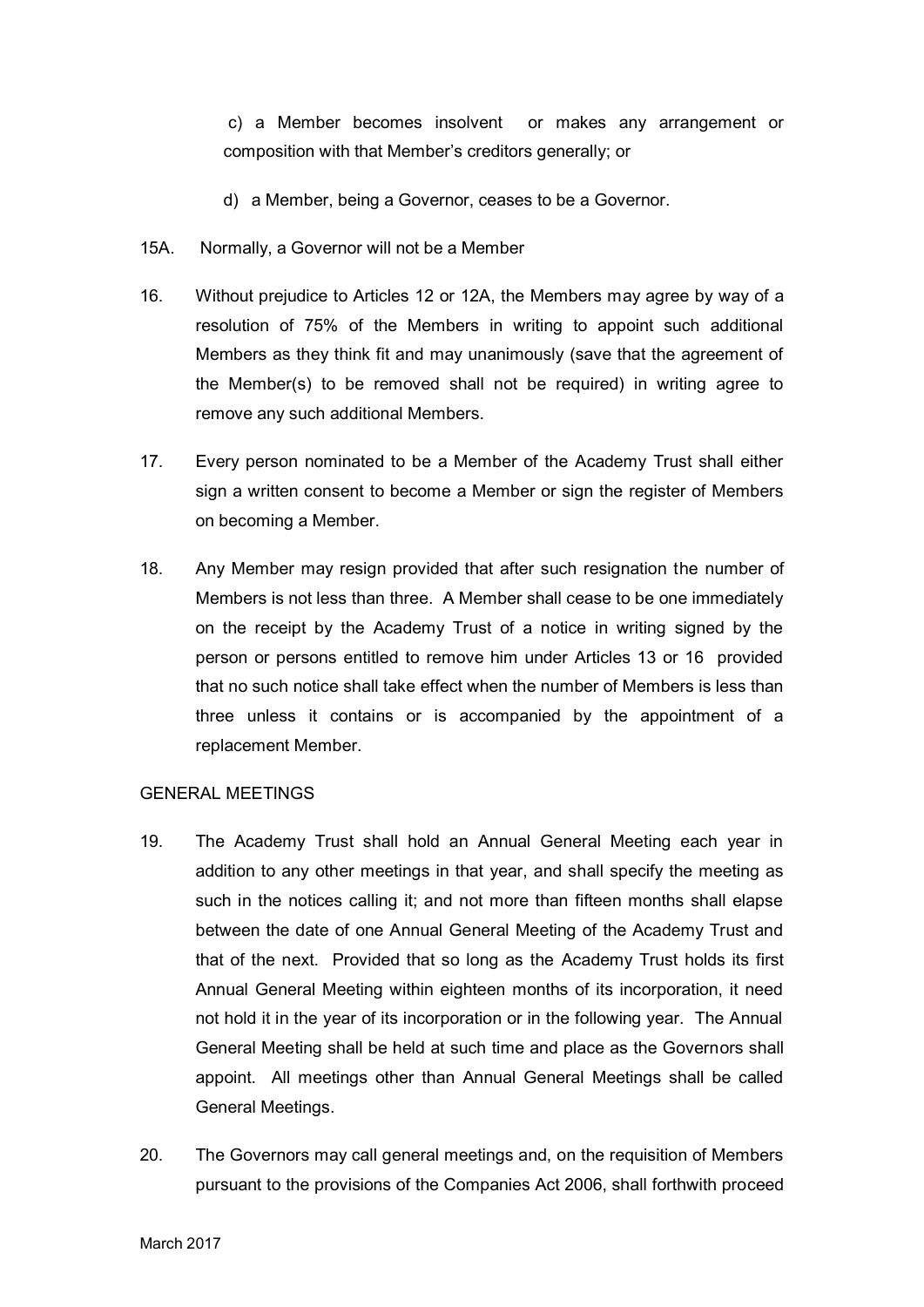to convene a general meeting in accordance with that Act. If there are not within the United Kingdom sufficient Governors to call a general meeting, any Governor or any Member of the Academy Trust may call a general meeting.

## NOTICE OF GENERAL MEETINGS

21. General meetings shall be called by at least fourteen clear days' notice but a general meeting may be called by shorter notice if it is so agreed by a majority in number of Members having a right to attend and vote and together representing not less than 90% of the total voting rights at that meeting.

The notice shall specify the time and place of the meeting and the general nature of the business to be transacted and, in the case of an Annual General Meeting, shall specify the meeting as such. The notice shall also state that the Member is entitled to appoint a proxy.

The notice shall be given to all the Members, to the Governors and auditors.

22. The accidental omission to give notice of a meeting to, or the non-receipt of notice of a meeting by, any person entitled to receive notice shall not invalidate the proceedings at that meeting.

## PROCEEDINGS AT GENERAL MEETINGS.

- 23. No business shall be transacted at any meeting unless a quorum is present. A Member counts towards the quorum by being present either in person or by proxy. Two persons entitled to vote upon the business to be transacted, each being a Member or a proxy of a Member or a duly authorised representative of a Member organisation shall constitute a quorum.
- 24. If a quorum is not present within half an hour from the time appointed for the meeting, or if during a meeting a quorum ceases to be present, the meeting shall stand adjourned to the same day in the next week at the same time and place or to such time and place as the Governors may determine.
- 25. The chairman, if any, of the Governors or in his absence some other Governor nominated by the Governors shall preside as chairman of the meeting, but if neither the chairman nor such other Governor (if any) be present within fifteen minutes after the time appointed for holding the meeting and willing to act, the Governors present shall elect one of their number to be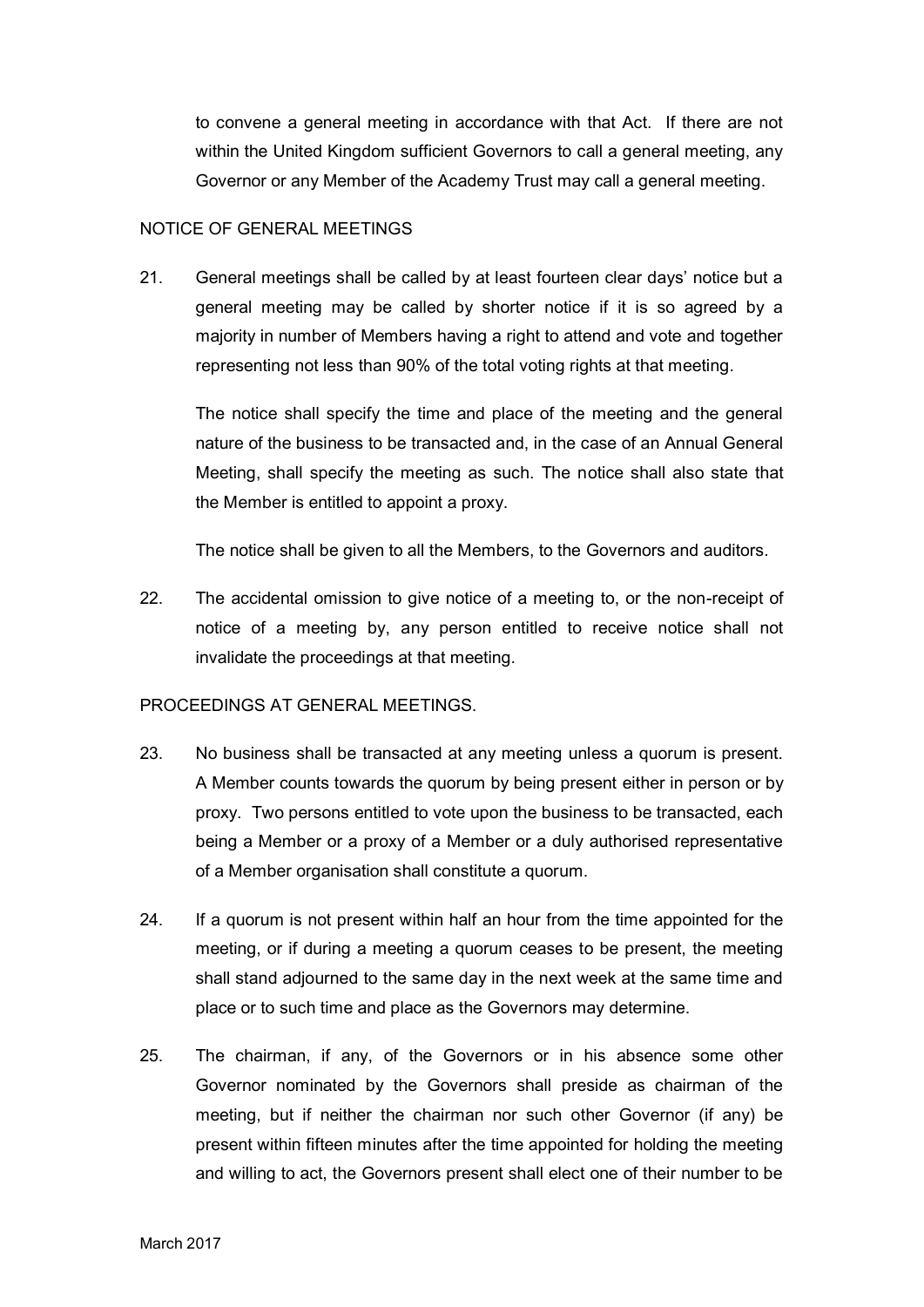chairman and, if there is only one Governor present and willing to act, he shall be the chairman.

- 26. If no Governor is willing to act as chairman, or if no Governor is present within fifteen minutes after the time appointed for holding the meeting, the Members present and entitled to vote shall choose one of their number to be chairman.
- 27. A Governor shall, notwithstanding that he is not a Member, be entitled to attend and speak at any general meeting.
- 28. The chairman may, with the consent of a majority of the Members at a meeting at which a quorum is present (and shall if so directed by the meeting), adjourn the meeting from time to time and from place to place, but no business shall be transacted at any adjourned meeting other than the business which might properly have been transacted at the meeting had the adjournment not taken place. When a meeting is adjourned for fourteen days or more, at least seven clear days' notice shall be given specifying the time, date and place of the adjourned meeting and the general nature of the business to be transacted. Otherwise it shall not be necessary to give any such notice.
- 29. A resolution put to the vote of the meeting shall be decided on a show of hands unless before, or on the declaration of the result of the show of hands a poll is duly demanded. Subject to the provisions of the Companies Act 2006, a poll may be demanded:-
	- (a) by the chairman; or
	- (b) by at least two Members having the right to vote at the meeting; or
	- (c) by a Member or Members representing not less than one-tenth of the total voting rights of all the Members having the right to vote at the meeting.
- 30. Unless a poll is duly demanded a declaration by the chairman that a resolution has been carried or carried unanimously, or by a particular majority, or lost, or not carried by a particular majority and an entry to that effect in the minutes of the meeting shall be conclusive evidence of the fact without proof of the number or proportion of the votes recorded in favour of or against such resolution.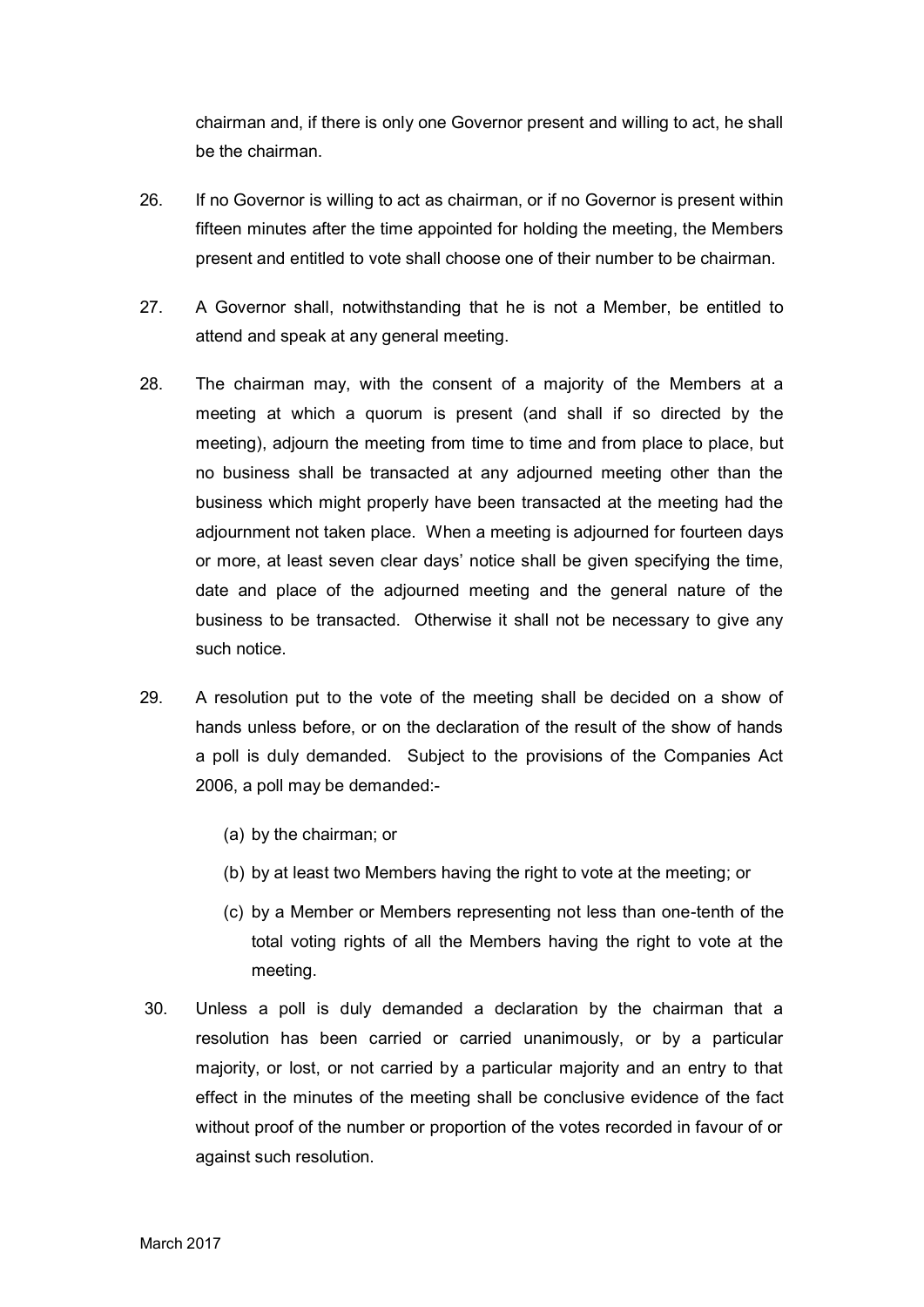- 31. The demand for a poll may be withdrawn, before the poll is taken, but only with the consent of the chairman. The withdrawal of a demand for a poll shall not invalidate the result of a show of hands declared before the demand for the poll was made.
- 32. A poll shall be taken as the chairman directs and he may appoint scrutineers (who need not be Members) and fix a time, date and place for declaring the results. The result of the poll shall be deemed to be the resolution of the meeting at which the poll was demanded.
- 33. A poll demanded on the election of the chairman or on a question of adjournment shall be taken immediately. A poll demanded on any other question shall be taken either immediately or at such time, date and place as the chairman directs not being more than thirty days after the poll is demanded. The demand for a poll shall not prevent continuance of a meeting for the transaction of any business other than the question on which the poll is demanded. If a poll is demanded before the declaration of the result of a show of hands and the demand is duly withdrawn, the meeting shall continue as if the demand had not been made.
- 34. No notice need be given of a poll not taken immediately if the time, date and place at which it is to be taken are announced at the meeting at which it is demanded. In other cases at least seven clear days' notice shall be given specifying the time, date and place at which the poll is to be taken.
- 35. A resolution in writing agreed by such number of Members as required if it had been proposed at a general meeting shall be as effectual as if it had been passed at a general meeting duly convened and held provided that a copy of the proposed resolution has been sent to every Member. The resolution may consist of several instruments in the like form each agreed by one or more Members.

## VOTES OF MEMBERS

- 36. On the show of hands every Member present in person shall have one vote. On a poll every Member present in person or by proxy shall have one vote.
- 37. Not used.
- 38. No Member shall be entitled to vote at any general meeting unless all moneys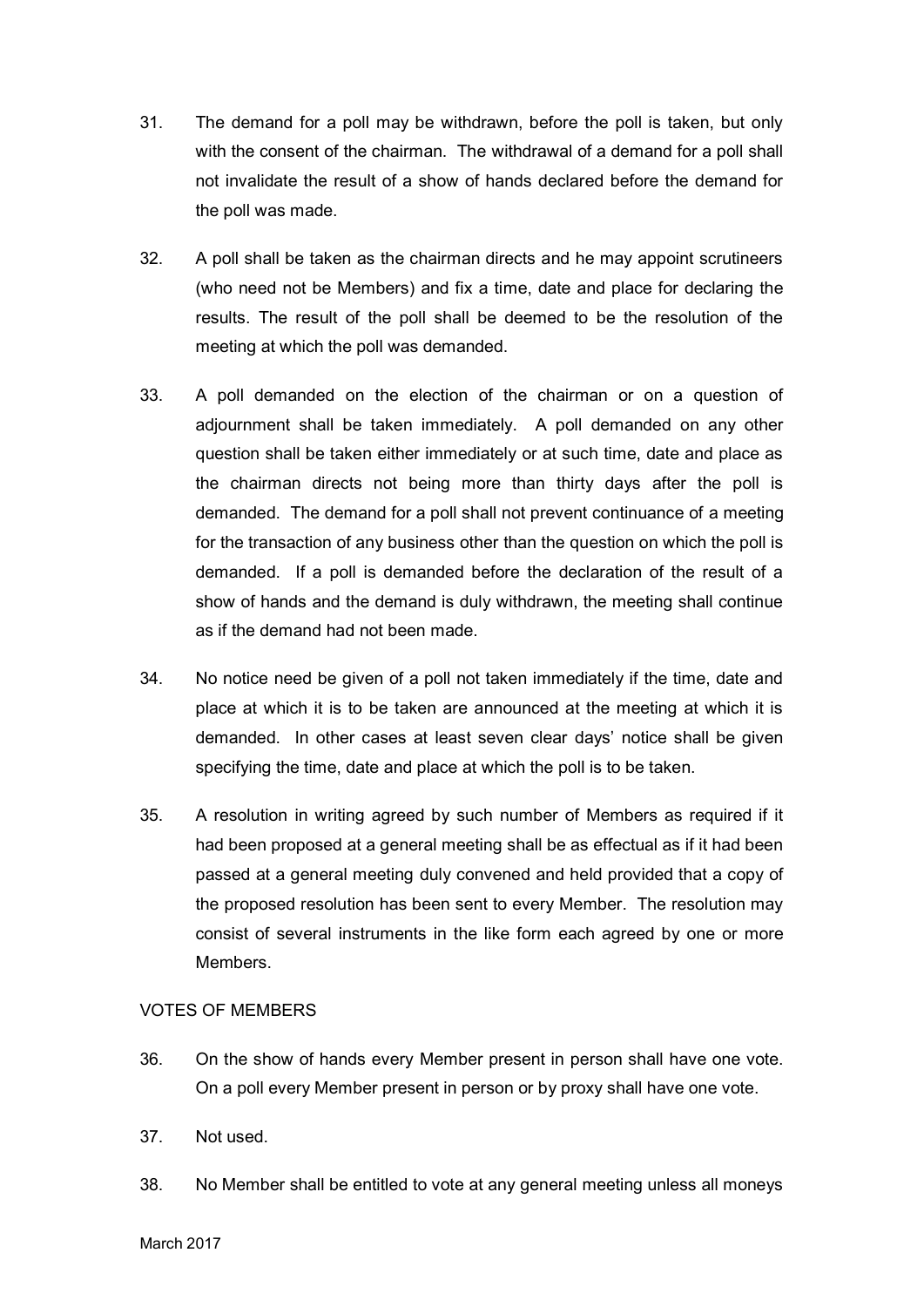then payable by him to the Academy Trust have been paid.

- 39. No objections shall be raised to the qualification of any person to vote at any general meeting except at the meeting or adjourned meeting at which the vote objected to is tendered, and every vote not disallowed at the meeting shall be valid. Any objection made in due time shall be referred to the chairman whose decision shall be final and conclusive.
- 40. An instrument appointing a proxy shall be in writing, signed by or on behalf of the appointer and shall be in the following form (or in a form as near thereto as circumstances allow or in any other form which is usual or which the Governors may approve) -.

"I/We, …….., of ………, being a Member/Members of the above named Academy Trust, hereby appoint …… of ……, or in his absence, …….. of ……. as my/our proxy to vote in my/our name[s] and on my/our behalf at the annual general meeting/ general meeting of the Academy Trust to be held on .....20[], and at any adjournment thereof.

Signed on ….. 20[ ]"

41. Where it is desired to afford Members an opportunity of instructing the proxy how he shall act the instrument appointing a proxy shall be in the following form (or in a form as near thereto as circumstances allow or in any other form which is usual or which the Governors may approve)-

> "I/We, ……., of ……., being a Member/Members of the above-named Academy Trust, hereby appoint …. of ……., or in his absence, ….. of ......, as my/our proxy to vote in my/our name[s] and on my/our behalf at the annual general meeting/ general meeting of the Academy Trust, to be held on .... 20[], and at any adjournment thereof.

> This form is to be used in respect of the resolutions mentioned below as follows:

Resolution No. 1 \*for \* against

Resolution No. 2 \*for \* against.

Strike out whichever is not desired.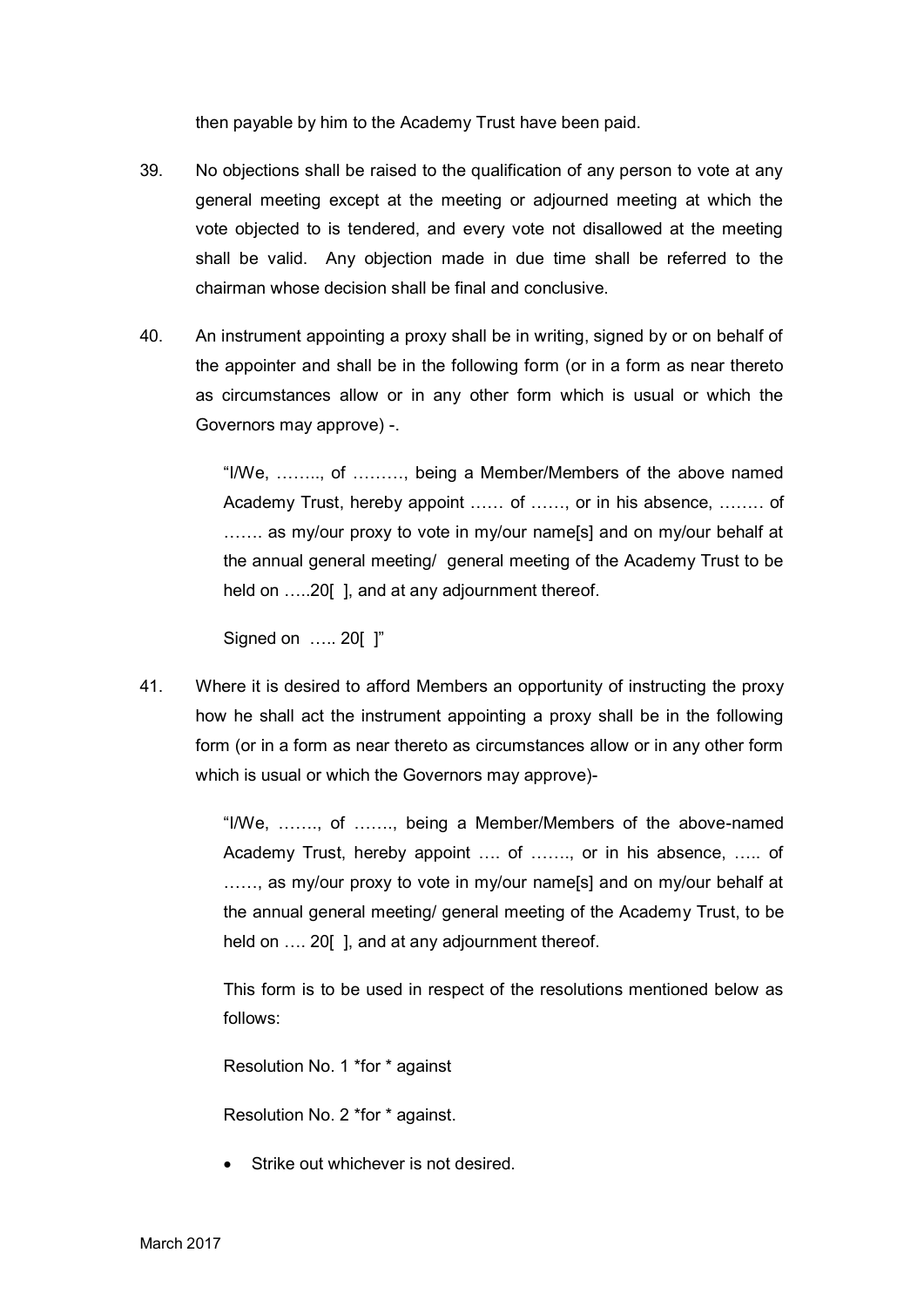Unless otherwise instructed, the proxy may vote as he thinks fit or abstain from voting.

Signed on …. 20[ ]"

42. The instrument appointing a proxy and any authority under which it is signed or a copy of such authority certified by a notary or in some other way approved by the Governors may -

> (a) be deposited at the office or at such other place within the United Kingdom as is specified in the notice convening the meeting or in any instrument of proxy sent out by the Academy Trust in relation to the meeting not less than 48 hours before the time for holding the meeting or adjourned meeting at which the person named in the instrument proposes to vote, or

> (b) in the case of a poll taken more than 48 hours after it is demanded, be deposited as aforesaid after the poll has been demanded and not less than 24 hours before the time appointed for the taking of the poll;

> (c)where the poll is not taken forthwith but is taken not more than 48 hours after it was demanded, be delivered at the meeting at which the poll was demanded to the chairman or to the Secretary or to any Governor;

and an instrument of proxy which is not deposited or delivered in a manner so permitted shall be invalid.

- 43. A vote given or poll demanded by proxy or by the duly authorised representative of a corporation shall be valid notwithstanding the previous determination of the authority of the person voting or demanding a poll unless notice of the determination was received by the Academy Trust at the office or at such other place at which the instrument of proxy was duly deposited before the commencement of the meeting or adjourned meeting at which the vote given or the poll demanded or (or in the case of a poll taken otherwise than on the same day as the meeting or adjourned meeting) the time appointed for taking the poll.
- 44. Any organisation which is a Member of the Academy Trust may by resolution of its board of directors or other governing body authorise such person as it thinks fit to act as its representative at any meeting of the Academy Trust, and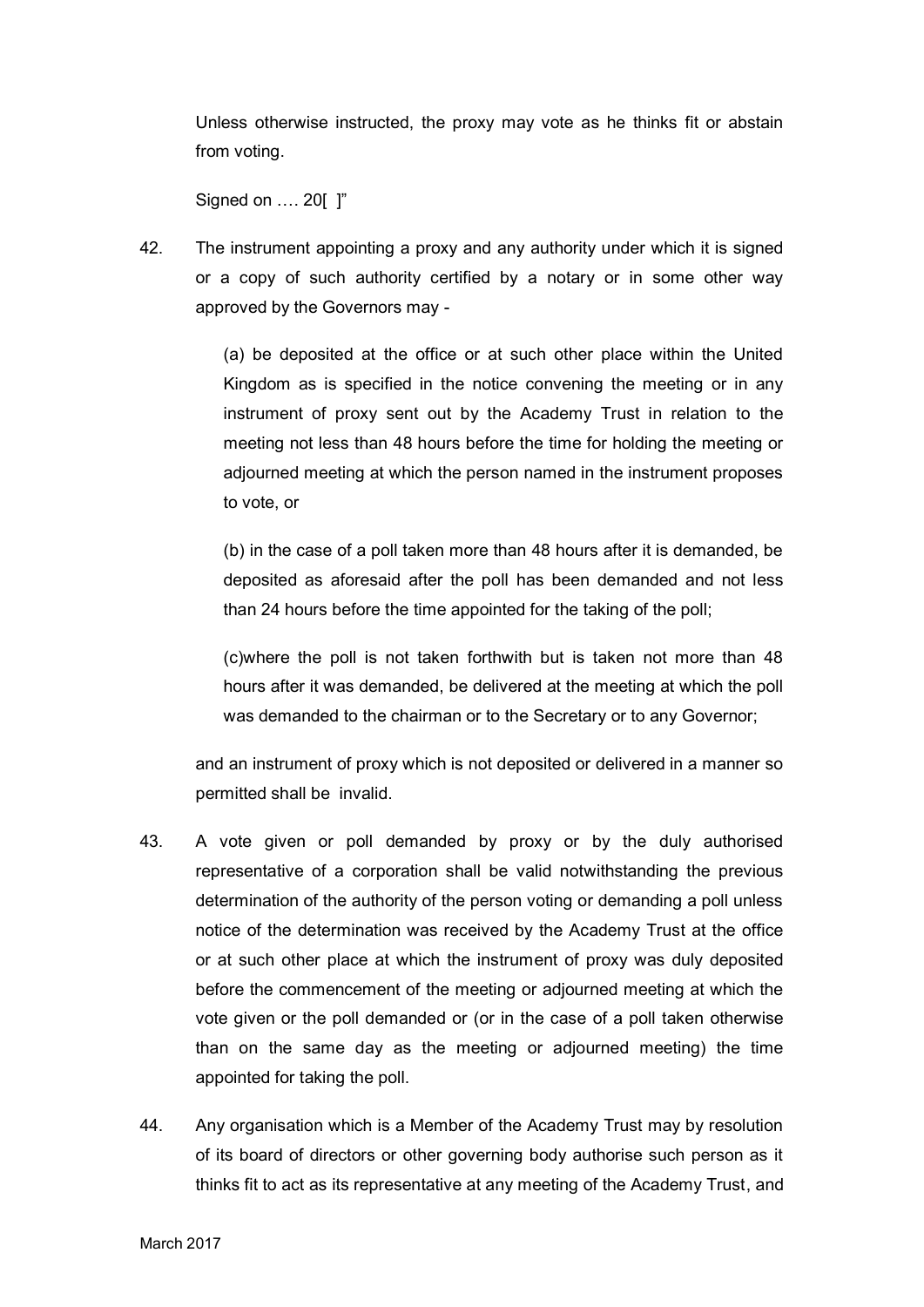the person so authorised shall be entitled to exercise the same powers on behalf of the organisation which he represents as that organisation could exercise if it were an individual Member of the Academy Trust.

### **GOVERNORS**

- 45. The number of Governors shall be not less than three but (unless otherwise determined by ordinary resolution) shall not be not more than twenty one.
- 46. Subject to Article 45 and Articles 48-49 (including, for the avoidance of doubt, Article 48A) and 64, the Academy Trust shall have the following Governors:
	- a. the Principal;
	- b. not more than 10 Community Governors appointed under Article 50;
	- c. not more than 4 Staff Governors, if appointed under Article 50A;
	- d. at least 2 Parent Governors appointed under Articles 53-58;
	- e. not more than 6 Foundation Governors appointed under Article 50B;
	- f. any Additional Governors, if appointed under Article 62, 62A or 68A; and
	- g. any Further Governors, if appointed under Article 63 or Article 68A;
- 47. The Academy Trust may also have any Co-opted Governor appointed under Article 59.
- 48. The first Governors shall be those persons named in the statement delivered pursuant to sections 9 and 12 of the Companies Act 2006.
- 48A. The governing body of the Predecessor School as at 31 January 2011 shall be deemed to be appointed as Governors during the course of February 2011 and shall serve their remaining terms of office as if they were still the governing body of the Predecessor School, although some of the titles of such Governors may be different. Parent Governors who were elected governors of the Predecessor School shall be deemed to be elected for the purposes of these Articles.
- 49. Future Governors shall be appointed or elected, as the case may be, under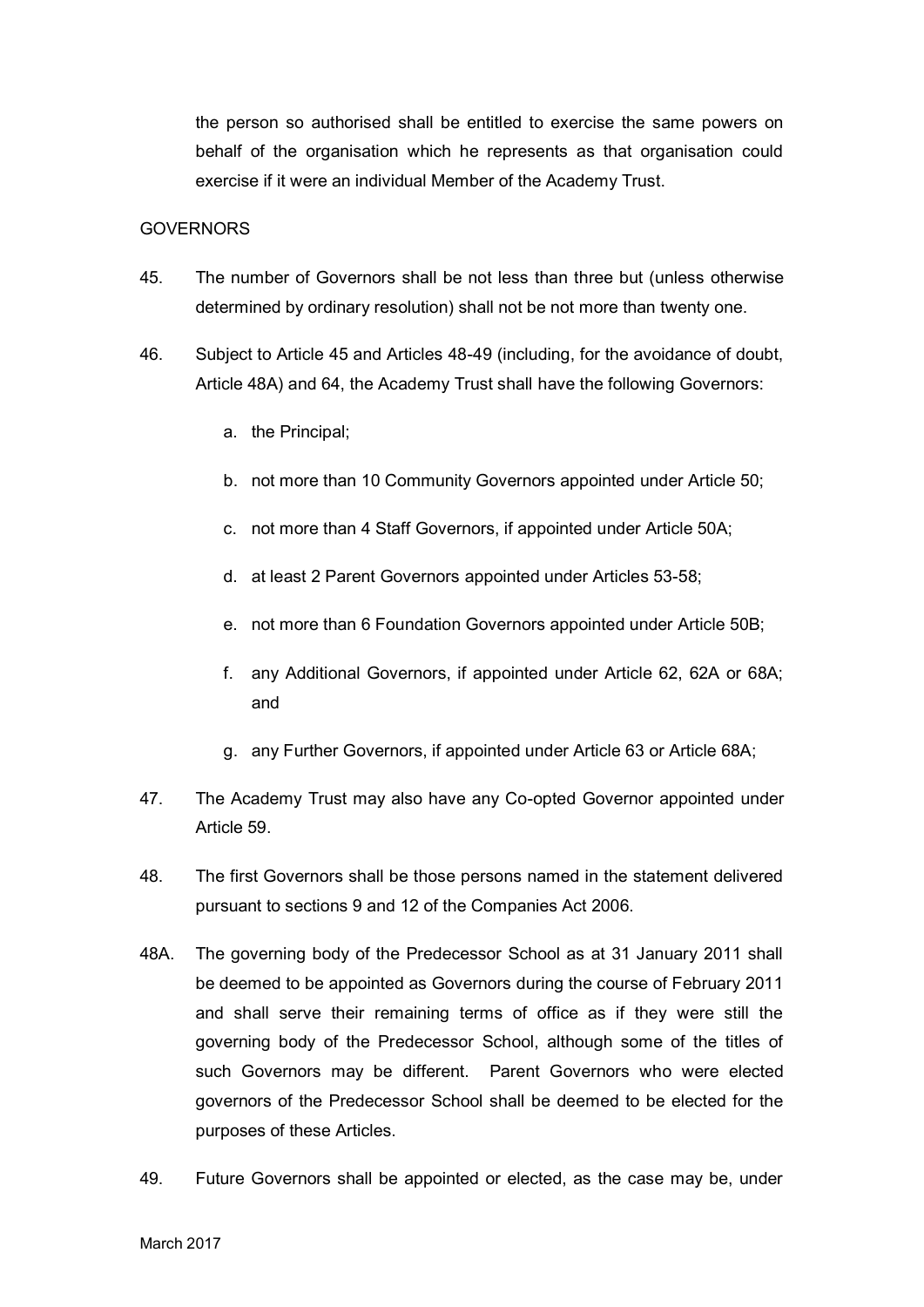these Articles. Where it is not possible for such a Governor to be appointed or elected due to the fact that an Academy has not yet been established or the Principal has not been appointed, then the relevant Article or part thereof shall not apply.

## APPOINTMENT OF GOVERNORS

- 50. The Members may appoint up to 10 Community Governors.
- 50A. The Members may appoint Staff Governors through such process as they may determine, provided that the total number of Governors (including the Principal) who are employees of the Academy Trust does not exceed one third of the total number of Governors.
- 50B. The Foundation Trust may appoint up to 6 Governors, which meet the criteria required of the Community Governors described in Article 1(h), and are approved by the Members (the "**Foundation Governors**").
- 51. Not used.
- 52. The Principal shall be treated for all purposes as being an ex officio Governor.
- 53. Subject to Article 57, the Parent Governors shall be elected by parents of registered pupils at the Academy. A Parent Governor must be a parent of a pupil at the Academy at the time when he is elected.
- 54. The Governing Body shall make all necessary arrangements for, and determine all other matters relating to, an election of Parent Governors, including any question of whether a person is a parent of a registered pupil at the Academy. Any election of Parent Governors which is contested shall be held by secret ballot.
- 55. The arrangements made for the election of a Parent Governor shall provide for every person who is entitled to vote in the election to have an opportunity to do so either by an electronic voting system or by post or, if they prefer, by having their ballot paper returned to the Academy Trust by a registered pupil at the Academy.
- 56. Where a vacancy for a Parent Governor is required to be filled by election, the Governing Body shall take such steps as are reasonably practical to secure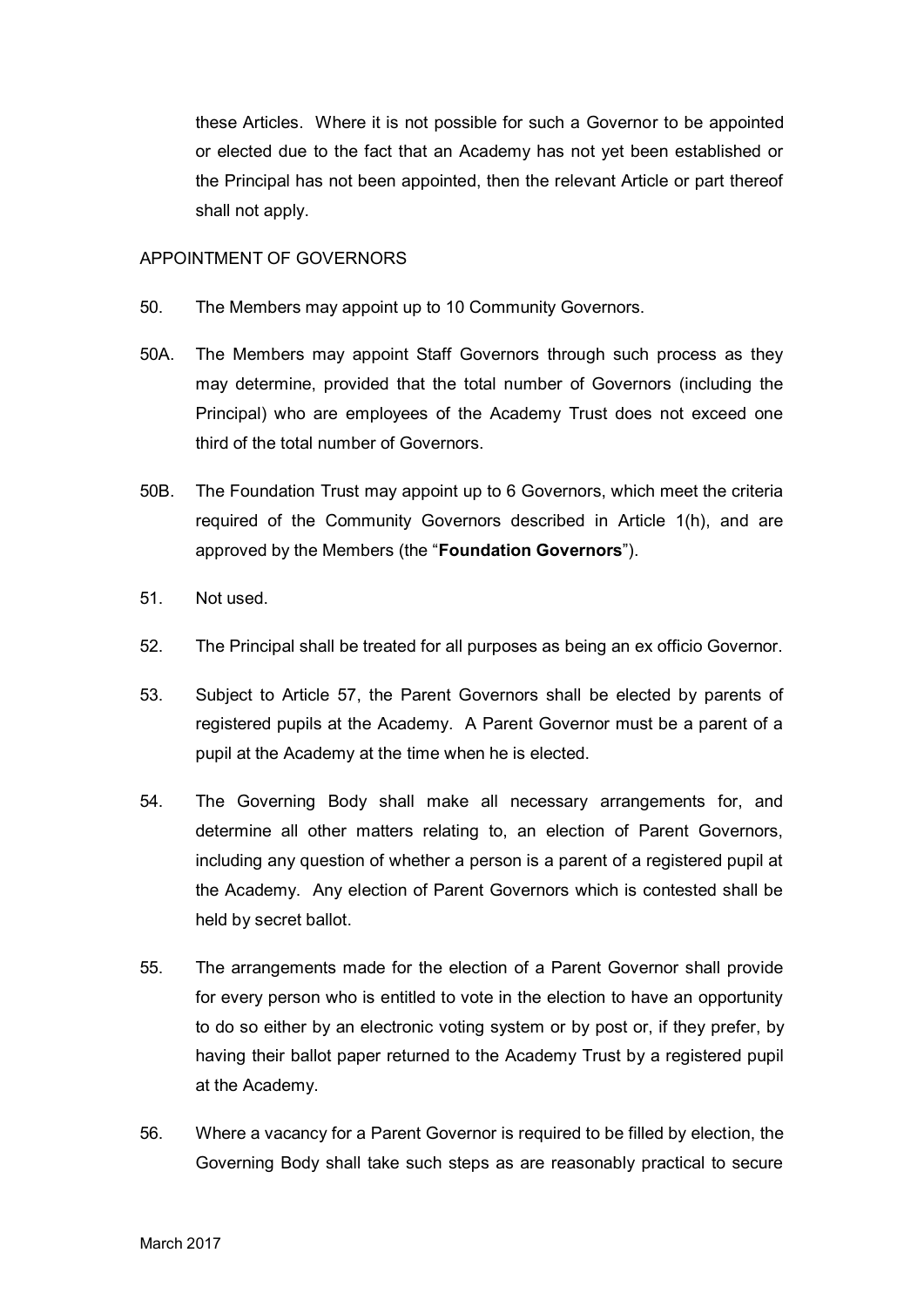that every person who is known to them to be a parent of a registered pupil at the Academy is informed of the vacancy and that it is required to be filled by election, informed that he is entitled to stand as a candidate, and vote at the election, and given an opportunity to do so.

- 57. The number of Parent Governors required shall be made up by Parent Governors appointed by the Governing Body if the number of parents standing for election is less than the number of vacancies.
- 58. In appointing a Parent Governor the Governing Body shall appoint a person who is the parent of a registered pupil at the Academy; or where it is not reasonably practical to do so, a person who is the parent of a child of compulsory school age.

## CO-OPTED GOVERNORS

59. The Governors may appoint up to 3 Co-opted Governors. A 'Co-opted Governor' means a person who is appointed to be a Governor by being Coopted by Governors who have not themselves been so appointed. The Governors may not co-opt an employee of the Academy Trust as a Co-opted Governor if thereby the number of Governors who are employees of the Academy Trust would exceed one third of the total number of Governors (including the Principal).

## APPOINTMENT OF ADDITIONAL GOVERNORS

60. The Secretary of State may give a warning notice to the Governors where he is satisfied—

- i) that the standards of performance of pupils at the Academy are unacceptably low, or
- ii) that there has been a serious breakdown in the way the Academy is managed or governed, or
- iii) that the safety of pupils or staff of the Academy is threatened (whether by a breakdown of discipline or otherwise).

61. For the purposes of Article 60 a 'warning notice' is a notice in writing by the Secretary of State to the Academy Trust delivered to the Office setting out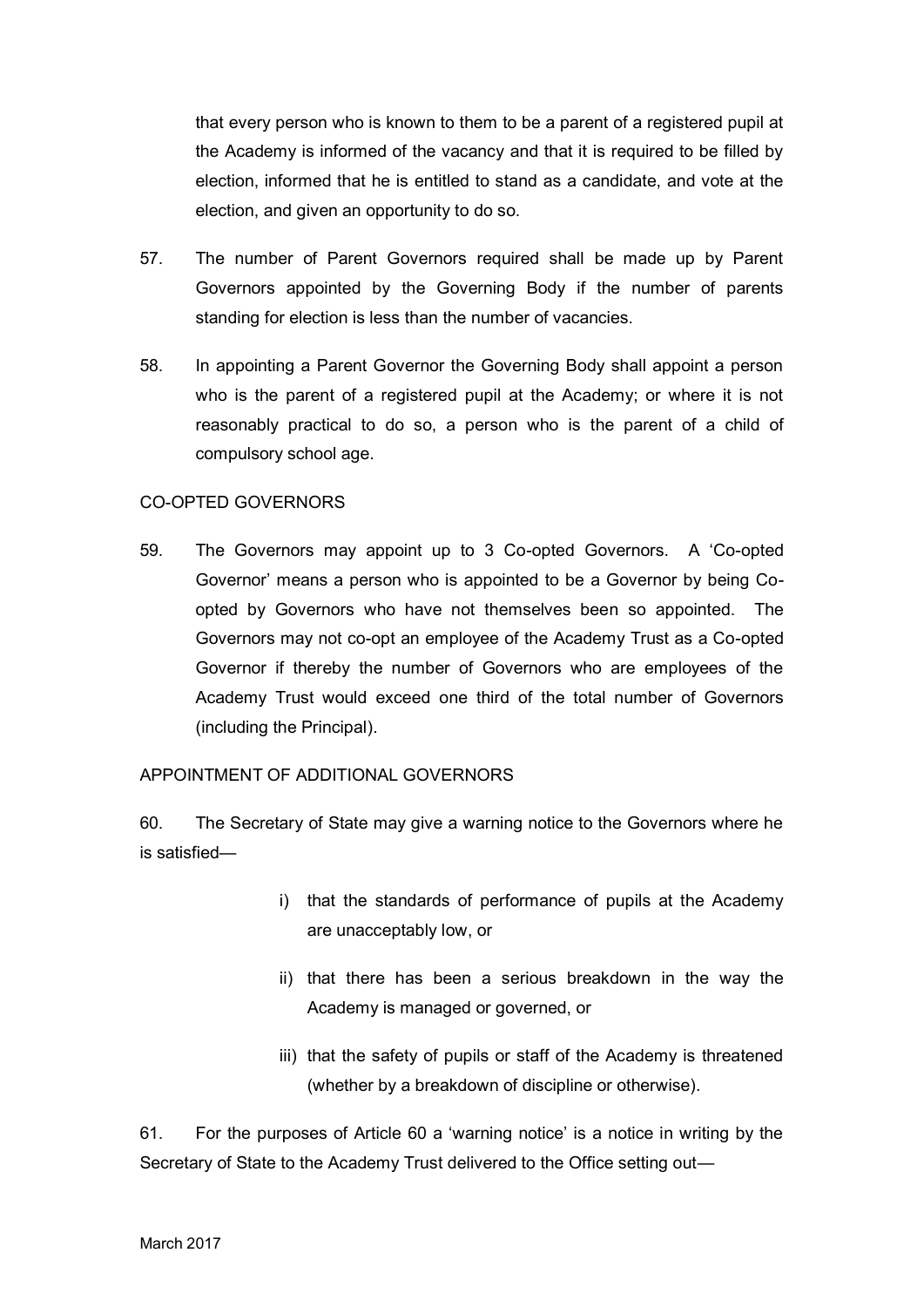a) the matters referred to in Article 60;

b) the action which he requires the Governors to take in order to remedy those matters; and

c) the period within which that action is to be taken by the Governors ('the compliance period').

62. The Secretary of State may appoint such Additional Governors as he thinks fit if the Secretary of State has:

a) given the Governors a warning notice in accordance with Article 60 ; and

b) the Governors have failed to comply, or secure compliance, with the notice to the Secretary of State's satisfaction within the compliance period.

- 62A The Secretary of State may also appoint such Additional Governors where following an Inspection by the Chief Inspector in accordance with the Education Act 2005 (an "Inspection") the Academy Trust receives an Ofsted grading (being a grade referred to in The Framework for School Inspection or any modification or replacement of that document for the time being in force) which amounts to a drop, either from one Inspection to the next Inspection or between any two Inspections carried out within a 5 year period, of two Ofsted grades. For the purposes of the foregoing the grade received by the Predecessor School shall be regarded as the grade received by the Academy.
- 63. The Secretary of State may also appoint such Further Governors as he thinks fit if a Special Measures Termination Event (as defined in the Funding Agreement) occurs in respect of the Academy.
- 64. Within 5 days of the Secretary of State appointing any Additional or Further Governors in accordance with Articles 62, 62A or 63, any Governors appointed under Article 50 and holding office immediately preceding the appointment of such Governors, shall resign immediately and the Members' power to appoint Governors under Article 50 shall remain suspended until the Secretary of State removes one or more of the Additional or Further Governors.

TERM OF OFFICE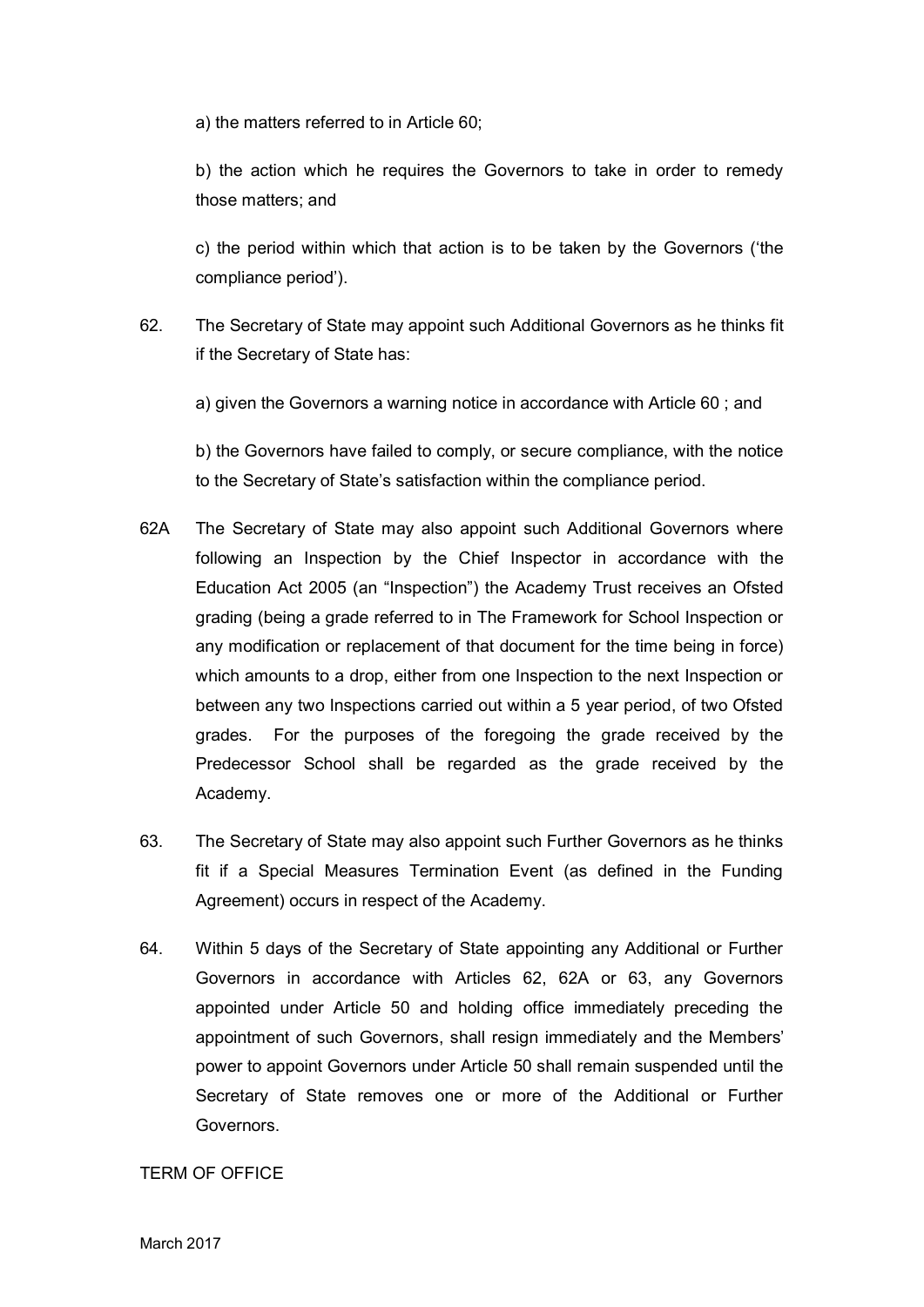- 65. The term of office for any Governor shall be 4 years, save that:
	- a) this time limit shall not apply to the Principal;

b) a Staff Governor shall only hold office for so long as he continues to be employed as a teacher or member of support staff as the case may be; and

c) the term of office may be shorter than 4 years for all Governors other than a Parent Governor.

Subject to remaining eligible to be a particular type of Governor, any Governor may be re-appointed or re-elected.

#### RESIGNATION AND REMOVAL

- 66. A Governor shall cease to hold office if he resigns his office by notice to the Academy Trust (but only if at least three Governors will remain in office when the notice of resignation is to take effect).
- 67. A Governor shall cease to hold office if he is removed by the person or persons who appointed him. This Article does not apply in respect of a Parent Governor.

67A A Governor who is also a Member shall cease to hold office if he ceases to be a Member.

- 68. Where a Governor resigns his office or is removed from office, the Governor or, where he is removed from office, those removing him, shall give written notice thereof to the Secretary.
- 68A. Where an Additional or Further Governor appointed pursuant to Articles 62, 62A or 63 ceases to hold office as a Governor for any reason, other than being removed by the Secretary of State, the Secretary of State shall be entitled to appoint an Additional or Further Governor in his place.

### DISQUALIFICATION OF GOVERNORS

69. No person shall be qualified to be a Governor unless he is aged 18 or over at the date of his election or appointment. No current pupil of the Academy shall be a Governor.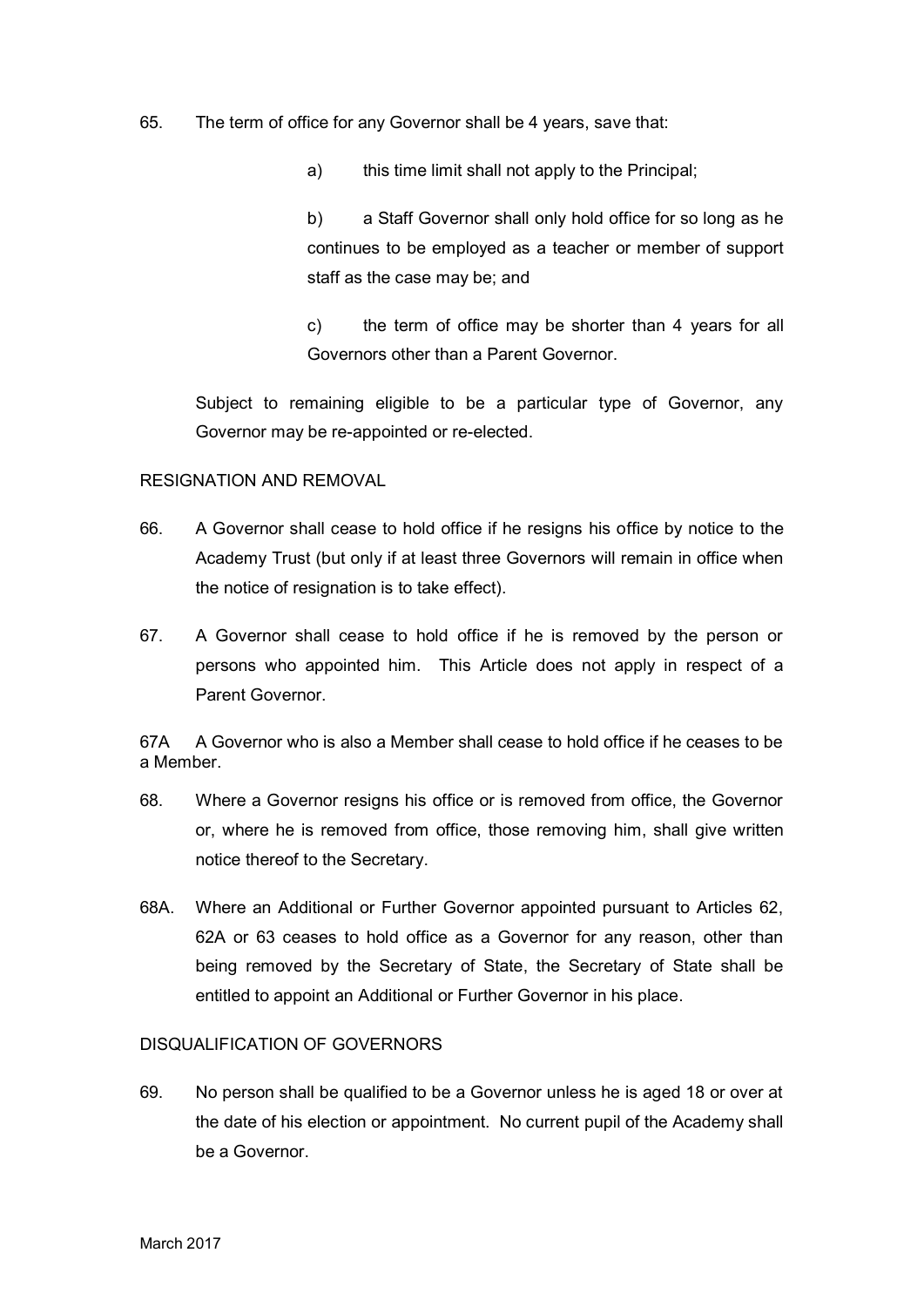- 70. A Governor shall cease to hold office if he becomes incapable by reason of mental disorder, illness or injury of managing or administering his own affairs.
- 71. A Governor shall cease to hold office if he is absent:

(a) without the permission of the Governors from all their meetings held within a period of six months; and/or

(b) for four consecutive meetings,

and the Governors resolve that his office be vacated.

72. A person shall be disqualified from holding or continuing to hold office as a Governor if—

> a) his estate has been sequestrated and the sequestration has not been discharged, annulled or reduced; or

b) he is the subject of a bankruptcy restrictions order or an interim order.

- 73. A person shall be disqualified from holding or continuing to hold office as a Governor at any time when he is subject to a disqualification order or a disqualification undertaking under the Company Directors Disqualification Act 1986 or to an order made under section 429(2)(b) of the Insolvency Act 1986 (failure to pay under county court administration order).
- 74. A Governor shall cease to hold office if he ceases to be a Governor by virtue of any provision in the Companies Act 2006 or is disqualified from acting as a trustee by virtue of section 72 of the Charities Act 1993 (or any statutory reenactment or modification of that provision).
- 75. A person shall be disqualified from holding or continuing to hold office as a Governor if he has been removed from the office of charity trustee or trustee for a charity by an order made by the Charity Commission or the High Court on the grounds of any misconduct or mismanagement in the administration of the charity for which he was responsible or to which he was privy, or which he by his conduct contributed to or facilitated.
- 76. A person shall be disqualified from holding or from continuing to hold office as a Governor at any time when he is: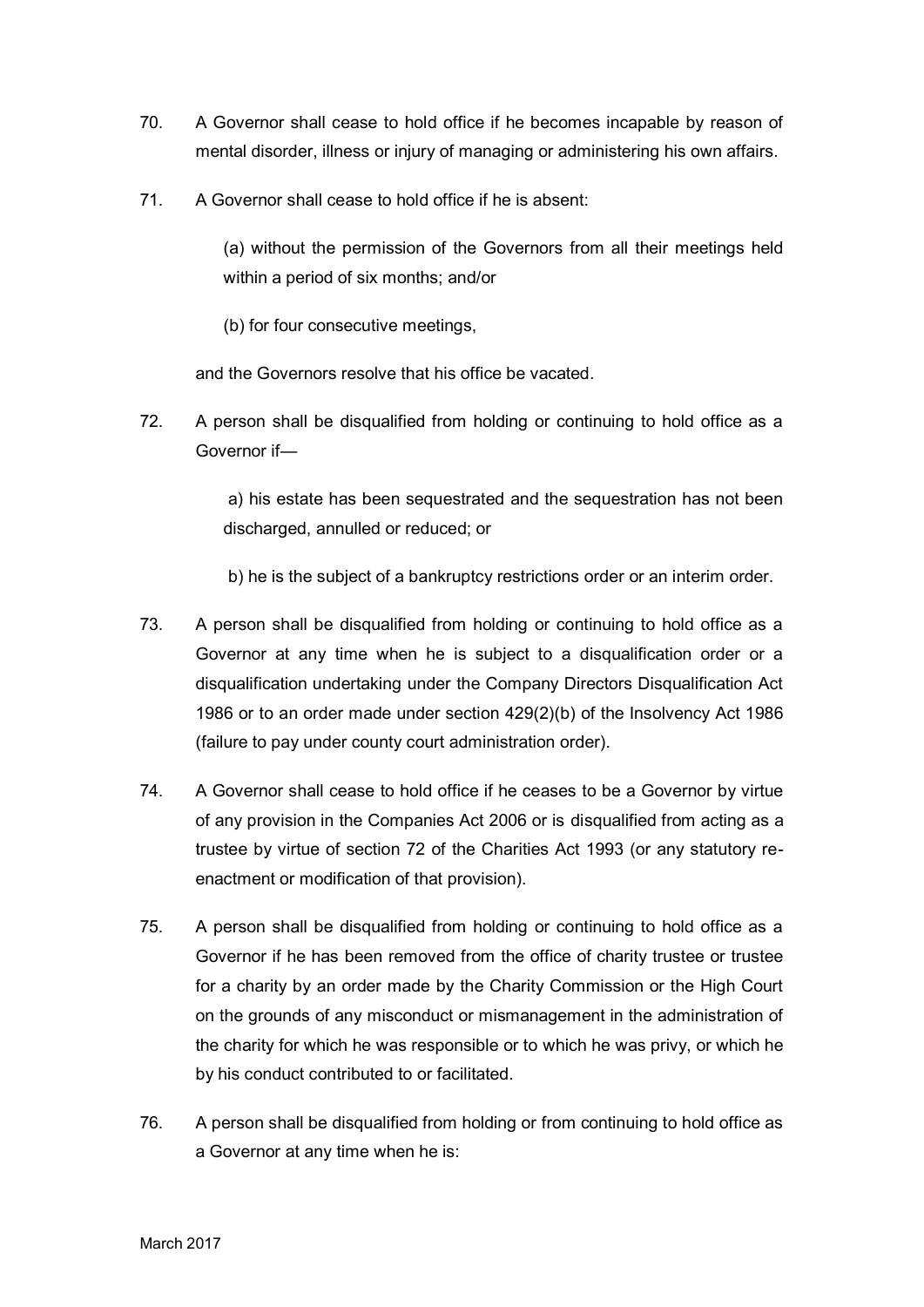a) included in the list kept by the Secretary of State under section 1 of the Protection of Children Act 1999; or

b) disqualified from working with children in accordance with Section 35 of the Criminal Justice and Court Services Act 2000; or

c) barred from regulated activity relating to children (within the meaning of section 3(2) of the Safeguarding Vulnerable Groups Act 2006)

- 77. A person shall be disqualified from holding or continuing to hold office as a Governor if he is a person in respect of whom a direction has been made under section 142 of the Education Act 2002 or is subject to any prohibition or restriction which takes effect as if contained in such a direction.
- 78. A person shall be disqualified from holding or continuing to hold office as a Governor where he has, at any time, been convicted of any criminal offence, excluding any that have been spent under the Rehabilitation of Offenders Act 1974 as amended, and excluding any offence for which the maximum sentence is a fine or a lesser sentence except where a person has been convicted of any offence which falls under section 72 of the Charities Act 1993.
- 79. Except in the case of a Governor who at 31 January 2011:
	- (i) was a governor of the predecessor school; and
	- (ii) had the necessary criminal records bureau checks for the purposes of being a governor at the predecessor school,

after the Academy has opened, a person shall be disqualified from holding or continuing to hold office as a Governor if he has not provided to the chairman of the Governors, by the date of the Governor's appointment or as soon as is practicable thereafter, a criminal records certificate at an enhanced disclosure level under section 113B of the Police Act 1997. In the event that the certificate discloses any information which would in the opinion of either the chairman or the Principal confirm their unsuitability to work with children that person shall be disqualified. If a dispute arises as to whether a person shall be disqualified, a referral shall be made to the Secretary of State to determine the matter. The determination of the Secretary of State shall be final.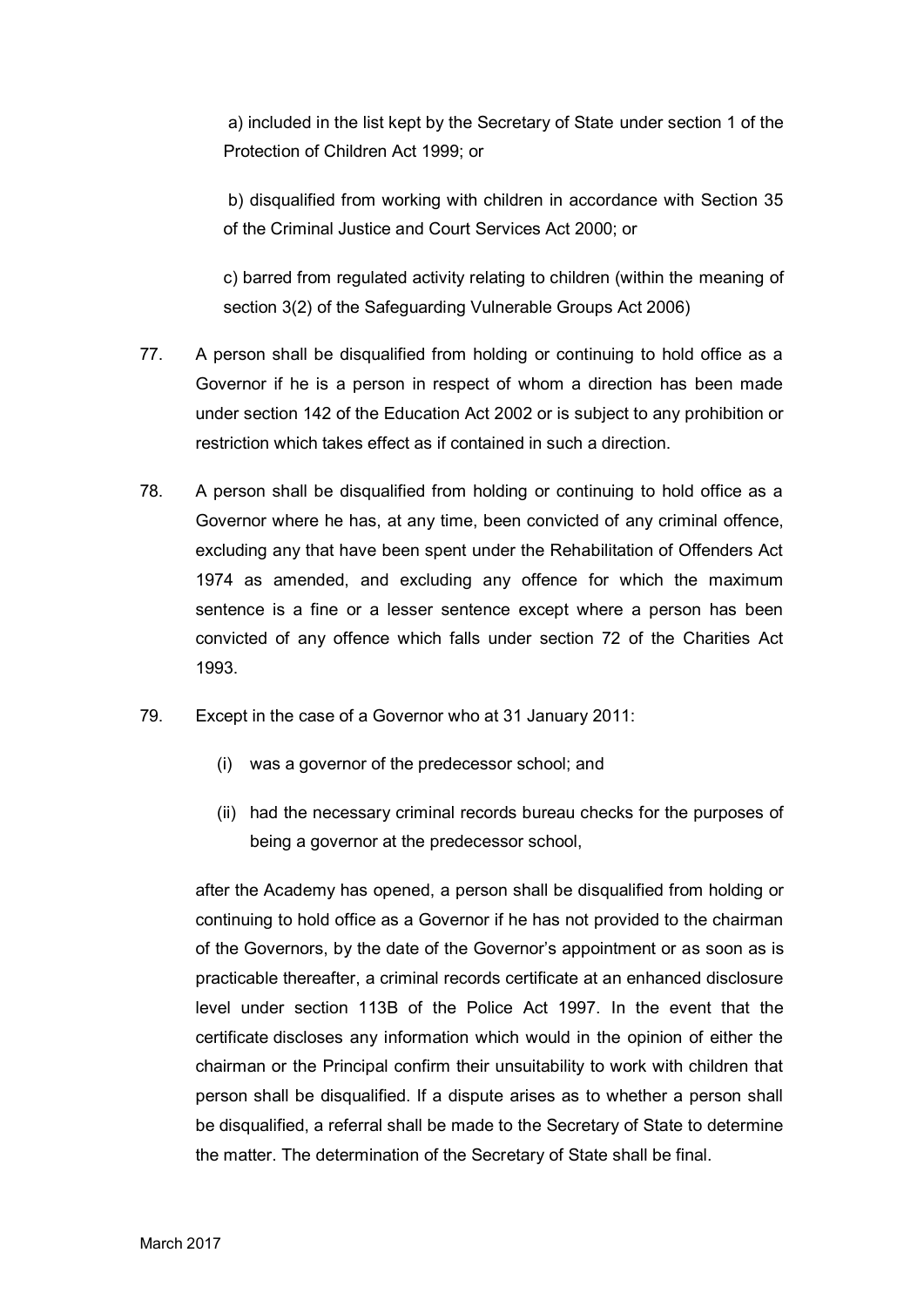- 80. Where, by virtue of these Articles a person becomes disqualified from holding, or continuing to hold office as a Governor; and he is, or is proposed, to become such a Governor, he shall upon becoming so disqualified give written notice of that fact to the Secretary.
- 81. Articles 69 to 80 and Articles 98-99 also apply to any member of any committee of the Governors who is not a Governor.

## SECRETARY TO THE GOVERNORS

82. The Secretary shall be appointed by the Governors for such term, at such remuneration and upon such conditions as they may think fit; and any Secretary so appointed may be removed by them. The Secretary shall not be a Governor or a Principal. Notwithstanding this Article, the Governors may, where the Secretary fails to attend a meeting of theirs, appoint any one of their number or any other person to act as Secretary for the purposes of that meeting.

## CHAIRMAN AND VICE-CHAIRMAN OF THE GOVERNORS

- 83. The Governors shall each school year, at their first meeting in that year, elect a chairman and a vice-chairman from among their number. A Governor who is employed by the Academy Trust shall not be eligible for election as chairman or vice-chairman.
- 84. Subject to Article 85, the chairman or vice-chairman shall hold office as such until his successor has been elected in accordance with Article 86.
- 85. The chairman or vice-chairman may at any time resign his office by giving notice in writing to the Secretary. The chairman or vice-chairman shall cease to hold office if
	- a) he ceases to be a Governor;
	- b) he is employed by the Academy Trust;
	- c) he is removed from office in accordance with these Articles; or
	- d) in the case of the vice-chairman, he is elected in accordance with these Articles to fill a vacancy in the office of chairman.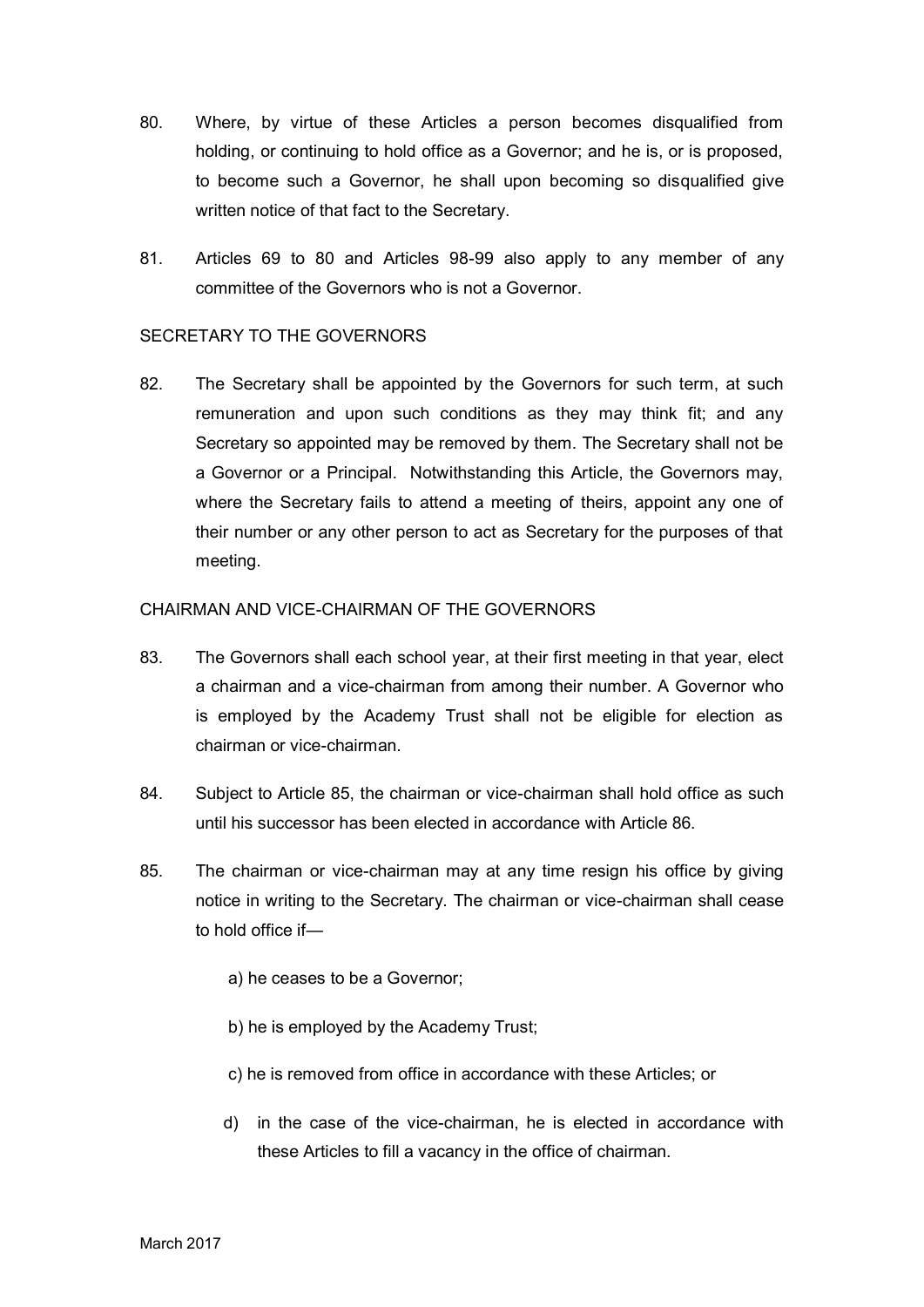- 86. Where by reason of any of the matters referred to in Article 85, a vacancy arises in the office of chairman or vice-chairman, the Governors shall at their next meeting elect one of their number to fill that vacancy.
- 87. Where the chairman is absent from any meeting or there is at the time a vacancy in the office of the chairman, the vice-chairman shall act as the chair for the purposes of the meeting.
- 88. Where in the circumstances referred to in Article 87 the vice-chairman is also absent from the meeting or there is at the time a vacancy in the office of vicechairman, the Governors shall elect one of their number to act as a chairman for the purposes of that meeting, provided that the Governor elected shall not be a person who is employed by the Academy Trust.
- 89. The Secretary shall act as chairman during that part of any meeting at which the chairman is elected.
- 90. Any election of the chairman or vice-chairman which is contested shall be held by secret ballot.
- 91. The Governors may remove the chairman or vice-chairman from office in accordance with these Articles.
- 92. A resolution to remove the chairman or vice-chairman from office which is passed at a meeting of the Governors shall not have effect unless—

a) it is confirmed by a resolution passed at a second meeting of the Governors held not less than fourteen days after the first meeting; and

b) the matter of the chairman's or vice-chairman's removal from office is specified as an item of business on the agenda for each of those meetings.

93. Before the Governors resolve at the relevant meeting on whether to confirm the resolution to remove the chairman or vice-chairman from office, the Governor or Governors proposing his removal shall at that meeting state their reasons for doing so and the chairman or vice-chairman shall be given an opportunity to make a statement in response.

## POWERS OF GOVERNORS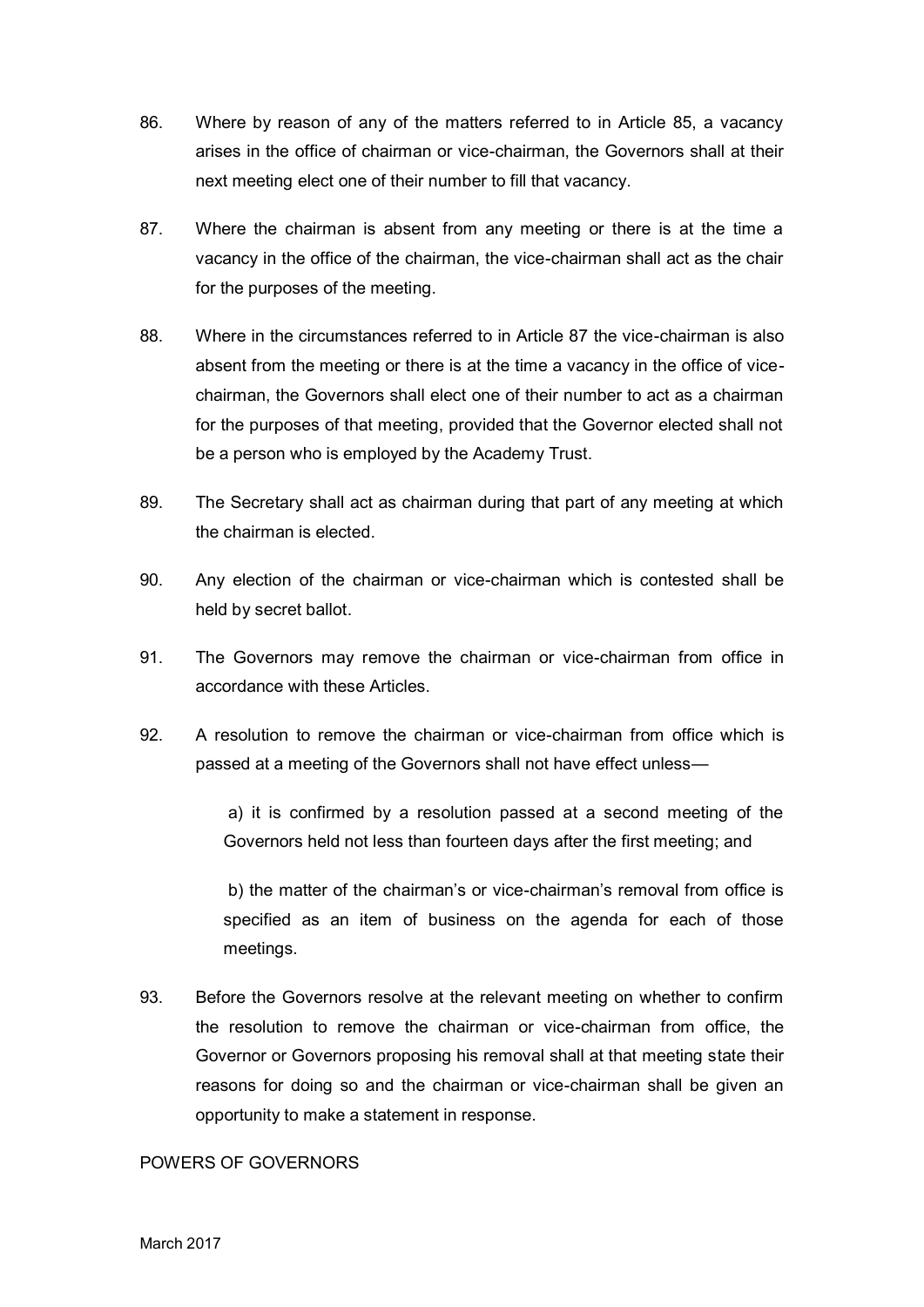- 94. Subject to provisions of the Companies Act 2006, the Articles and to any directions given by special resolution, the business of the Academy Trust shall be managed by the Governors who may exercise all the powers of the Academy Trust. No alteration of the Articles and no such direction shall invalidate any prior act of the Governors which would have been valid if that alteration had not been made or that direction had not been given. The powers given by this Article shall not be limited by any special power given to the Governors by the Articles and a meeting of Governors at which a quorum is present may exercise all the powers exercisable by the Governors.
- 95. In addition to all powers hereby expressly conferred upon them and without detracting from the generality of their powers under the Articles the Governors shall have the following powers, namely:

a) to expend the funds of the Academy Trust in such manner as they shall consider most beneficial for the achievement of the Objects and to invest in the name of the Academy Trust such part of the funds as they may see fit and to direct the sale or transposition of any such investments and to expend the proceeds of any such sale in furtherance of the Objects; and

b) to enter into contracts on behalf of the Academy Trust.

- 96. In the exercise of their powers and functions, the Governors may consider any advice given by the Principal and any other executive officer.
- 97. Any bank account in which any money of the Academy Trust is deposited shall be operated by the Governors in the name of the Academy Trust. All cheques and orders for the payment of money from such an account shall be signed by at least two signatories authorised by the Governors.

## CONFLICTS OF INTEREST

98. Any Governor who has or can have any direct or indirect duty or personal interest (including but not limited to any Personal Financial Interest) which conflicts or may conflict with his duties as a Governor shall disclose that fact to the Governors as soon as he becomes aware of it. A Governor must absent himself from any discussions of the Governors in which it is possible that a conflict will arise between his duty to act solely in the interests of the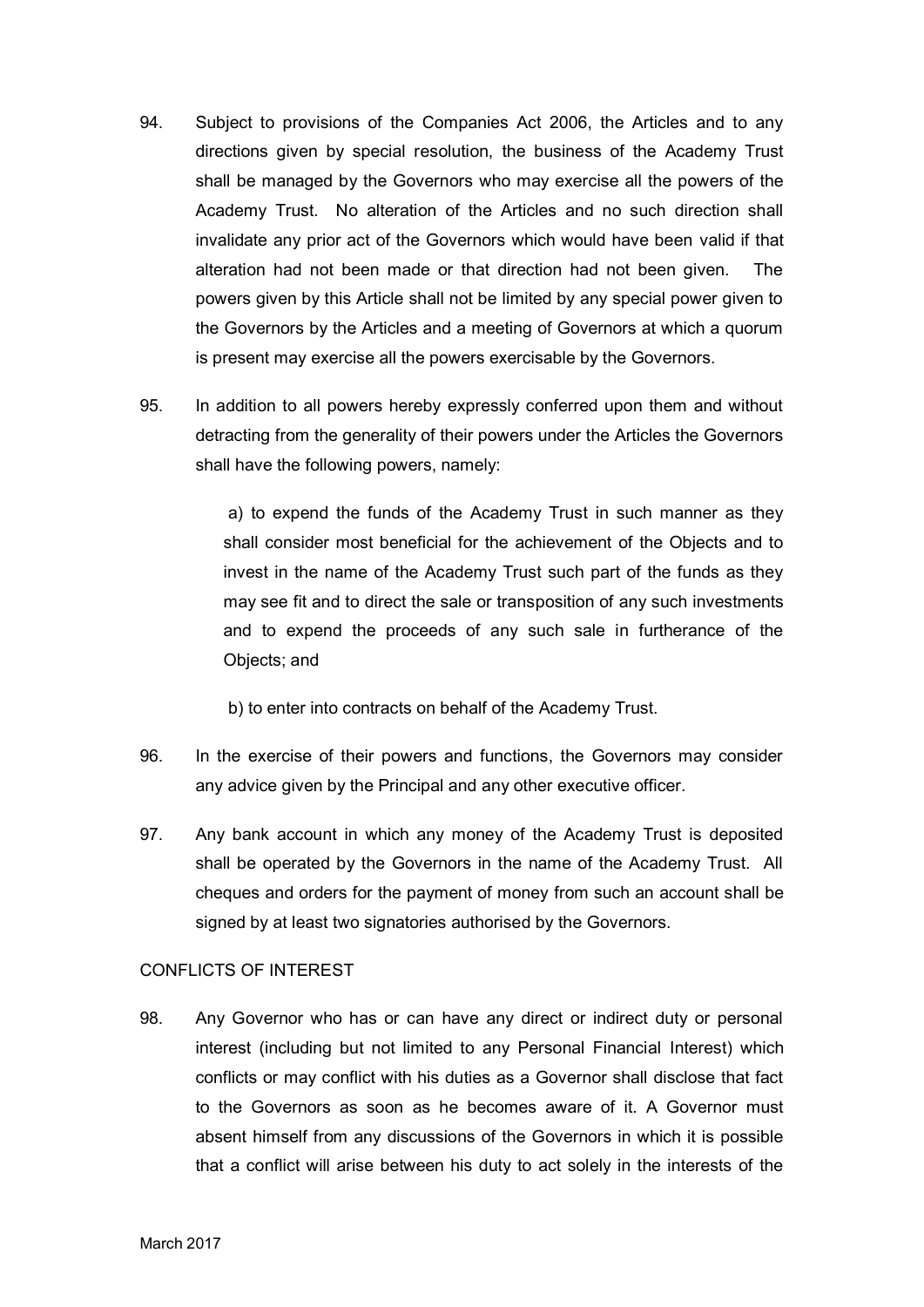Academy Trust and any duty or personal interest (including but not limited to any Personal Financial Interest).

99. For the purpose of Article 98, a Governor has a Personal Financial Interest in the employment or remuneration of, or the provision of any other benefit to, that Governor as permitted by and as defined by articles 6.5-6.9.

## THE MINUTES

100. The minutes of the proceedings of a meeting of the Governors shall be drawn up and entered into a book kept for the purpose by the person acting as Secretary for the purposes of the meeting; and shall be signed (subject to the approval of the Governors) at the same or next subsequent meeting by the person acting as chairman thereof. The minutes shall include a record of:

a) all appointments of officers made by the Governors; and

b) all proceedings at meetings of the Academy Trust and of the Governors and of committees of Governors including the names of the Governors present at each such meeting.

## COMMITTEES

101. Subject to these Articles, the Governors may establish any committee. Subject to these Articles, the constitution, membership and proceedings of any committee shall be determined by the Governors. The establishment, terms of reference, constitution and membership of any committee of the Governors shall be reviewed at least once in every twelve months. The membership of any committee of the Governors may include persons who are not Governors, provided that a majority of members of any such committee shall be Governors. The Governors may determine that some or all of the members of a committee who are not Governors shall be entitled to vote in any proceedings of the committee. No vote on any matter shall be taken at a meeting of a committee of the Governors unless the majority of members of the committee present are Governors.

## DELEGATION

102. The Governors may delegate to any Governor, committee, the Principal or any other holder of an executive office, such of their powers or functions as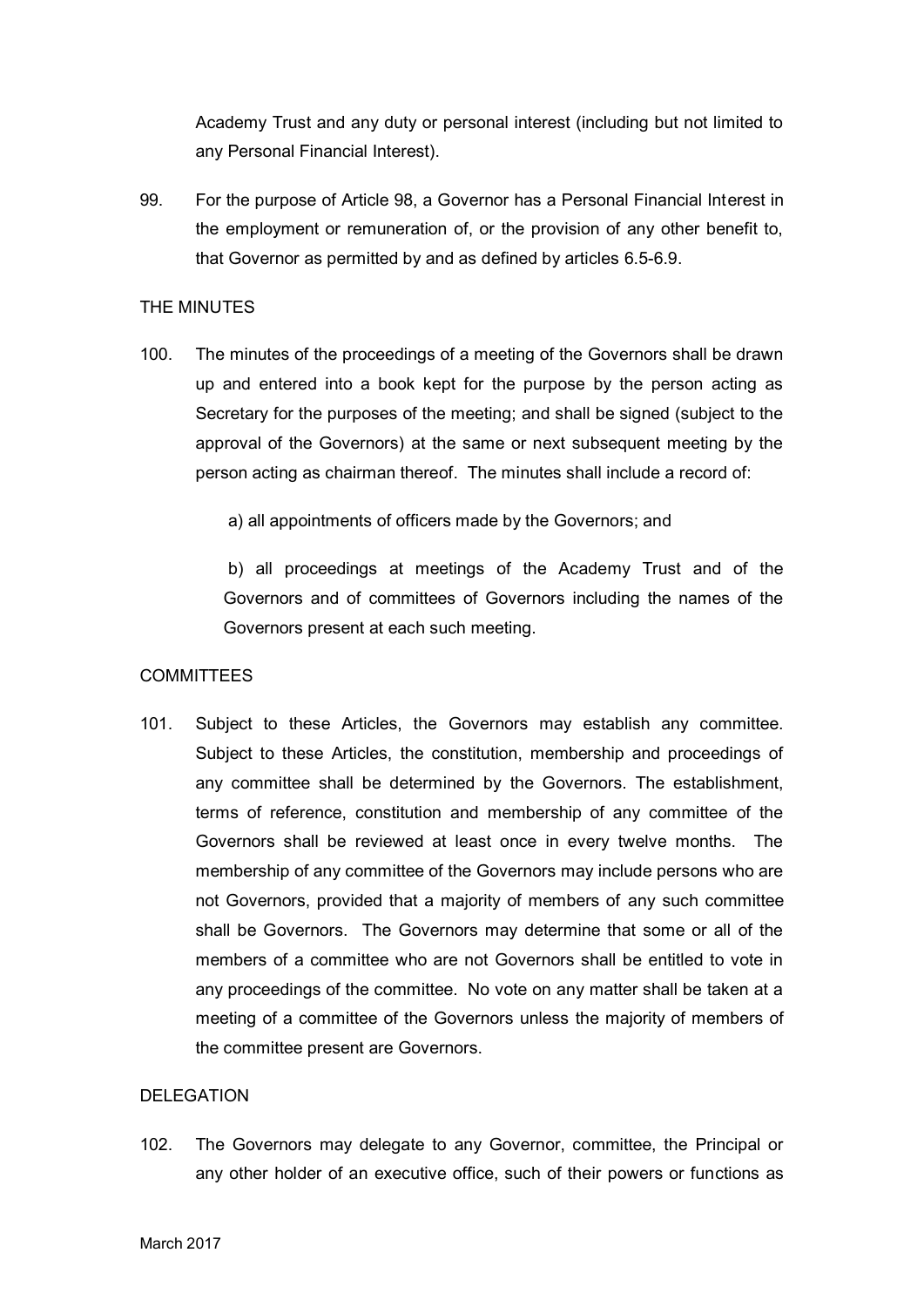they consider desirable to be exercised by them. Any such delegation may be made subject to any conditions the Governors may impose and may be revoked or altered.

103. Where any power or function of the Governors is exercised by any committee, any Governor, Principal or any other holder of an executive office, that person or committee shall report to the Governors in respect of any action taken or decision made with respect to the exercise of that power or function at the meeting of the Governors immediately following the taking of the action or the making of the decision.

### PRINCIPAL

104. The Governors shall appoint the Principal. The Governors may delegate such powers and functions as they consider are required by the Principal for the internal organisation, management and control of the Academy (including the implementation of all policies approved by the Governors and for the direction of the teaching and curriculum at the Academy).

## MEETINGS OF THE GOVERNORS

- 105. Subject to these Articles, the Governors may regulate their proceedings as they think fit.
- 106. The Governors shall hold at least three meetings in every school year. Meetings of the Governors shall be convened by the Secretary. In exercising his functions under this Article the Secretary shall comply with any direction—

a) given by the Governors; or

b) given by the chairman of the Governors or, in his absence or where there is a vacancy in the office of chairman, the vice-chairman of the Governors, so far as such direction is not inconsistent with any direction given as mentioned in (a).

- 107. Any three Governors may, by notice in writing given to the Secretary, requisition a meeting of the Governors; and it shall be the duty of the Secretary to convene such a meeting as soon as is reasonably practicable.
- 108. Each Governor shall be given at least fourteen clear days before the date of a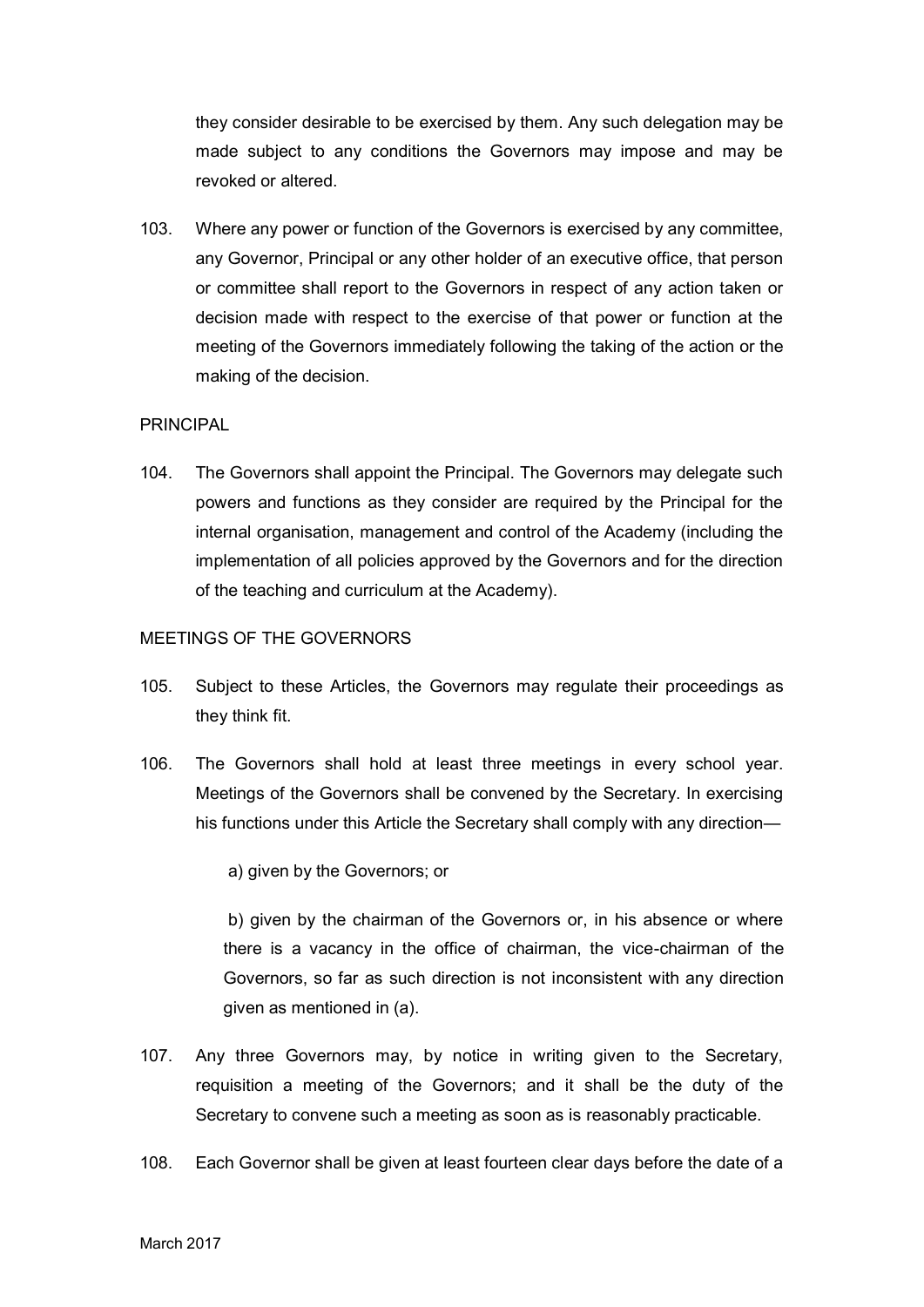meeting –

a) notice in writing thereof, signed by the Secretary (or sent by the Secretary, in the event of an electronic communication) and sent to each Governor at the address provided by each Governor from time to time; and

b) a copy of the agenda for the meeting;

provided that where the chairman or, in his absence or where there is a vacancy in the office of chairman, the vice-chairman, so determines on the ground that there are matters demanding urgent consideration, it shall be sufficient if the written notice of a meeting, and the copy of the agenda thereof are given within such shorter period as he directs.

- 109. The convening of a meeting and the proceedings conducted thereat shall not be invalidated by reason of any individual not having received written notice of the meeting or a copy of the agenda thereof.
- 110. A resolution to rescind or vary a resolution carried at a previous meeting of the Governors shall not be proposed at a meeting of the Governors unless the consideration of the rescission or variation of the previous resolution is a specific item of business on the agenda for that meeting.
- 111. A meeting of the Governors shall be terminated forthwith if-
	- (a) the Governors so resolve; or
	- (b) the number of Governors present ceases to constitute a quorum for a meeting of the Governors in accordance with Article 114 , subject to Article 116 .
- 112. Where in accordance with Article 111 a meeting is not held or is terminated before all the matters specified as items of business on the agenda for the meeting have been disposed of, a further meeting shall be convened by the Secretary as soon as is reasonably practicable, but in any event within seven days of the date on which the meeting was originally to be held or was so terminated.
- 113. Where the Governors resolve in accordance with Article 111 to adjourn a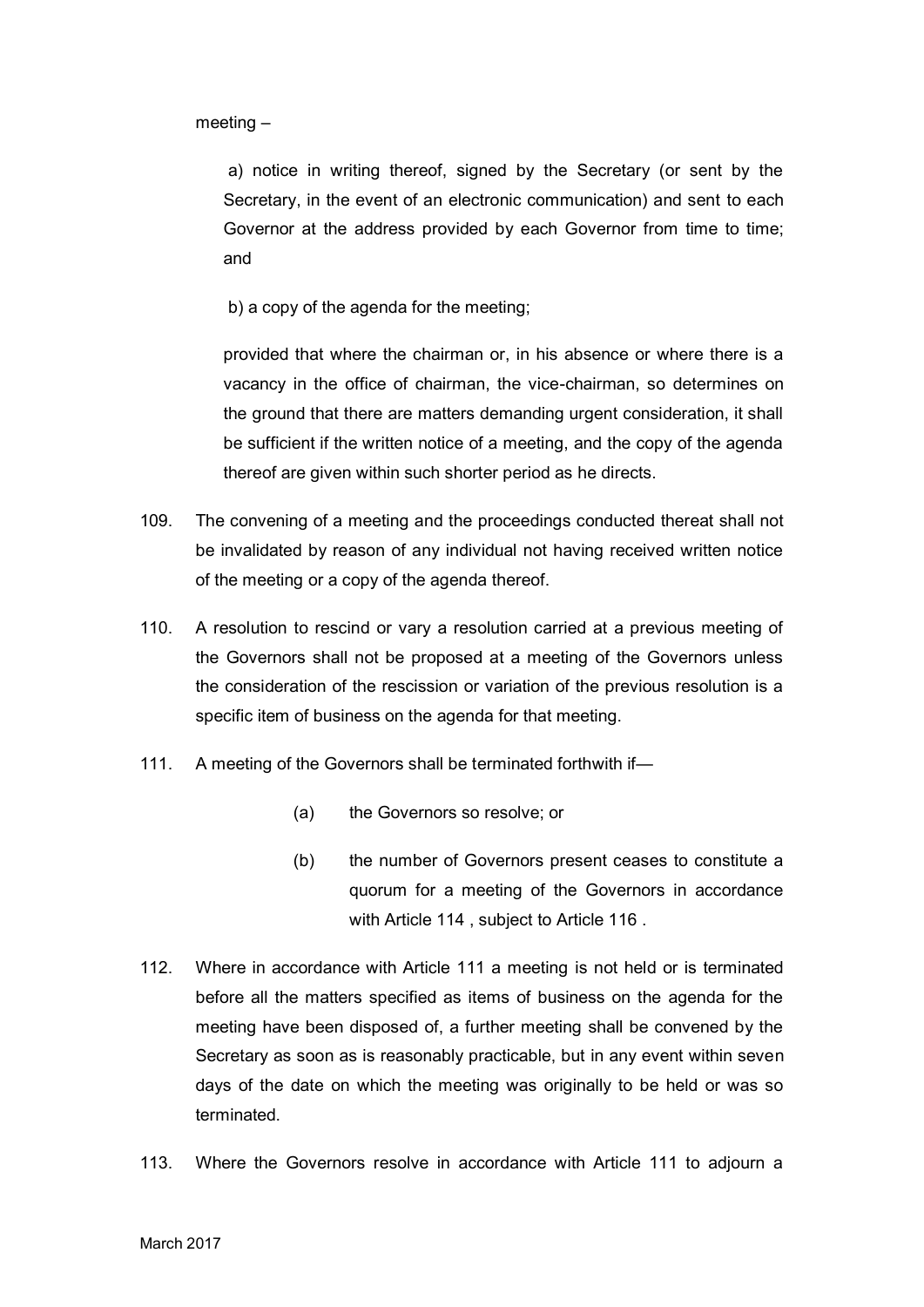meeting before all the items of business on the agenda have been disposed of, the Governors shall before doing so determine the time and date at which a further meeting is to be held for the purposes of completing the consideration of those items, and they shall direct the Secretary to convene a meeting accordingly.

- 114. Subject to Article 116 the quorum for a meeting of the Governors, and any vote on any matter thereat, shall be any three Governors, or, where greater, any one third (rounded up to a whole number) of the total number of Governors holding office at the date of the meeting. If the Secretary of State has appointed Additional or Further Governors then a majority of the quorum must be made up of Additional or Further Governors.
- 115. The Governors may act notwithstanding any vacancies in their number, but, if the numbers of Governors is less than the number fixed as the quorum, the continuing Governors may act only for the purpose of filling vacancies or of calling a general meeting.
- 116. The quorum for the purposes of
	- a. appointing a parent Governor under Article 57;
	- b. any vote on the removal of a Governor in accordance with Article 67;
	- c. any vote on the removal of the chairman of the Governors in accordance with Article 91;

shall be any two-thirds (rounded up to a whole number) of the persons who are at the time Governors entitled to vote on those respective matters.

- 117. Subject to these Articles, every question to be decided at a meeting of the Governors shall be determined by a majority of the votes of the Governors present and voting on the question. Every Governor shall have one vote.
- 118. Subject to Article 114-116, where there is an equal division of votes, the chairman of the meeting shall have a casting vote in addition to any other vote he may have.
- 119. The proceedings of the Governors shall not be invalidated by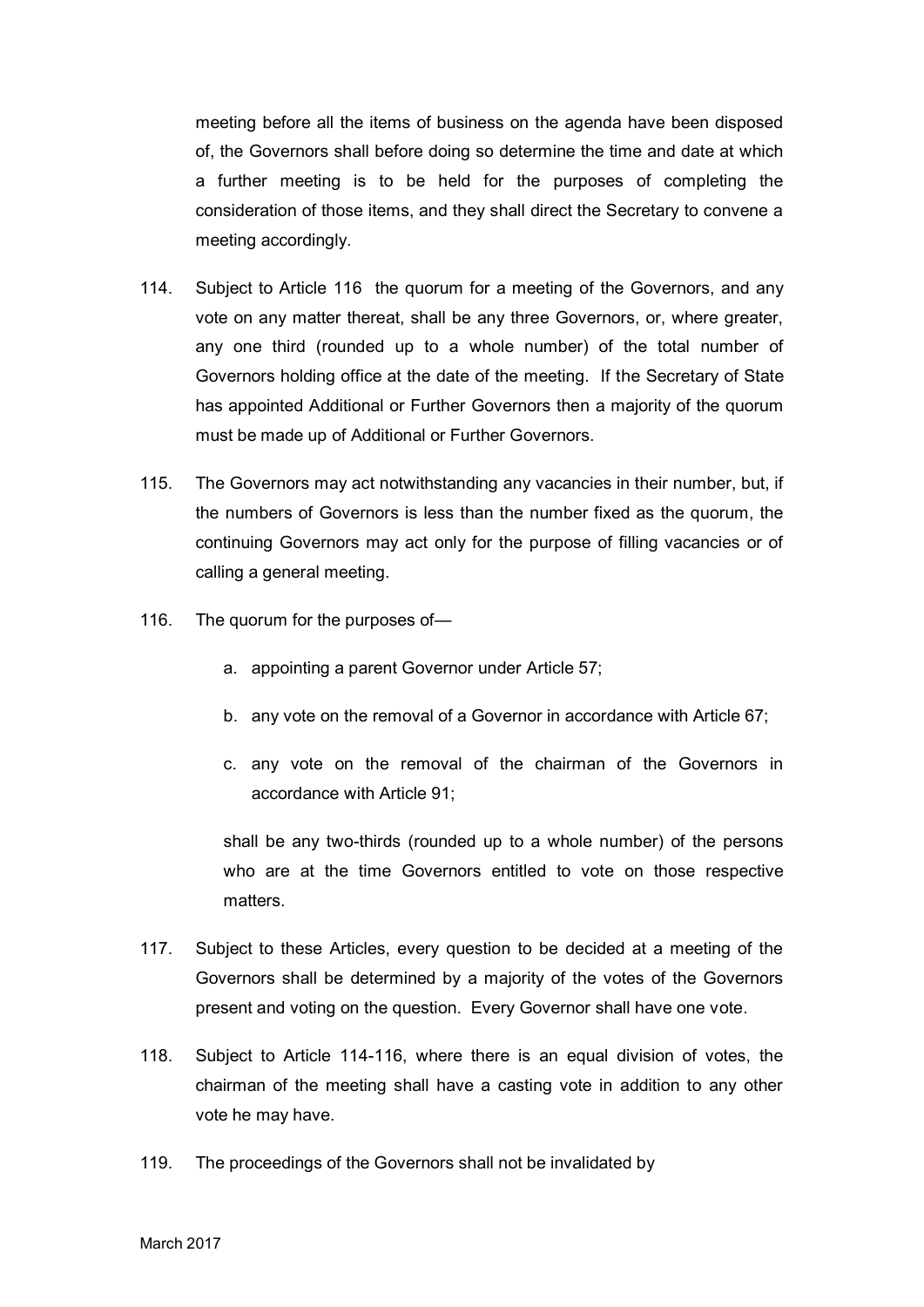- a. any vacancy among their number; or
- b. any defect in the election, appointment or nomination of any Governor.
- 120. A resolution in writing, signed by all the Governors entitled to receive notice of a meeting of Governors or of a committee of Governors, shall be valid and effective as if it had been passed at a meeting of Governors or (as the case may be) a committee of Governors duly convened and held. Such a resolution may consist of several documents in the same form, each signed by one or more of the Governors.
- 121. Subject to Article122, the Governors shall ensure that a copy of:
	- a. the agenda for every meeting of the Governors;
	- b. the draft minutes of every such meeting, if they have been approved by the person acting as chairman of that meeting;
	- c. the signed minutes of every such meeting; and
	- d. any report, document or other paper considered at any such meeting,

are, as soon as is reasonably practicable, made available at the Academy to persons wishing to inspect them.

122. There may be excluded from any item required to be made available in pursuance of Article 121, any material relating to—

> a. a named teacher or other person employed, or proposed to be employed, at the Academy;

b. a named pupil at, or candidate for admission to, the Academy; and

c. any matter which, by reason of its nature, the Governors are satisfied should remain confidential.

123. Any Governor shall be able to participate in meetings of the Governors by telephone or video conference provided that:

> a. he has given notice of his intention to do so detailing the telephone number on which he can be reached and/or appropriate details of the video conference suite from which he shall be taking part at the time of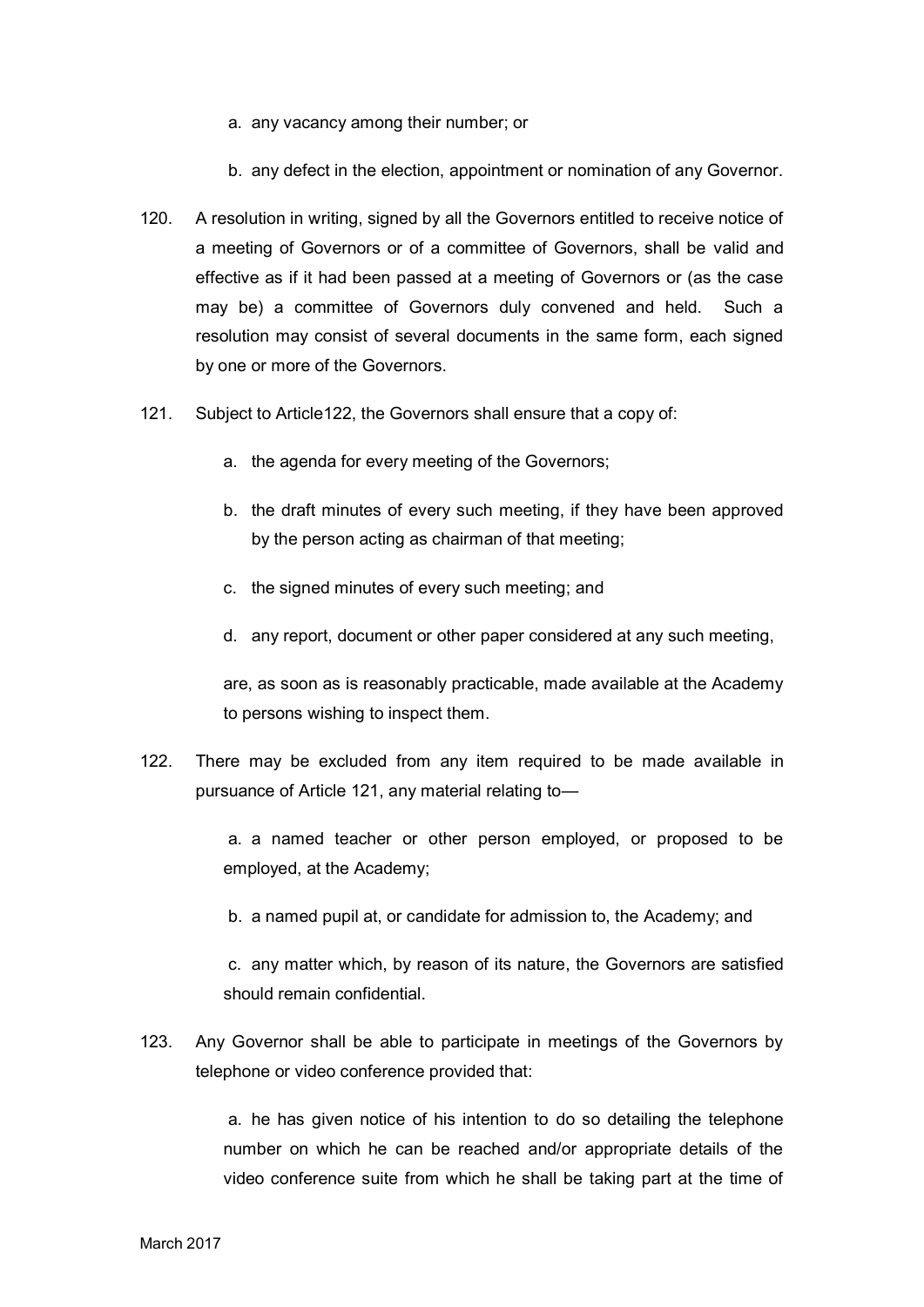the meeting at least 48 hours before the meeting; and

b. the Governors have access to the appropriate equipment if after all reasonable efforts it does not prove possible for the person to participate by telephone or video conference the meeting may still proceed with its business provided it is otherwise quorate.

#### PATRONS AND HONORARY OFFICERS

124. The Governors may from time to time appoint any person whether or not a Member of the Academy Trust to be a patron of the Academy Trust or to hold any honorary office and may determine for what period he is to hold such office.

### THE SEAL

125. The seal, if any, shall only be used by the authority of the Governors or of a committee of Governors authorised by the Governors. The Governors may determine who shall sign any instrument to which the seal is affixed and unless otherwise so determined it shall be signed by a Governor and by the Secretary or by a second Governor.

## **ACCOUNTS**

126. Accounts shall be prepared in accordance with the relevant Statement of Recommended Practice as if the Academy Trust was a non-exempt charity and Parts 15 and 16 of the Companies Act 2006 and shall file these with the Secretary of State and the Principal Regulator by 31 December each Academy Financial Year.

#### ANNUAL REPORT

127. The Governors shall prepare its Annual Report in accordance with the Statement of Recommended Practice as if the Academy Trust was a nonexempt charity and shall file these with the Secretary of State and the Principal Regulator by 31 December each Academy Financial Year.

#### ANNUAL RETURN

128. The Governors shall comply with their obligations under Part 24 of the Companies Act 2006 (or any statutory re-enactment or modification of that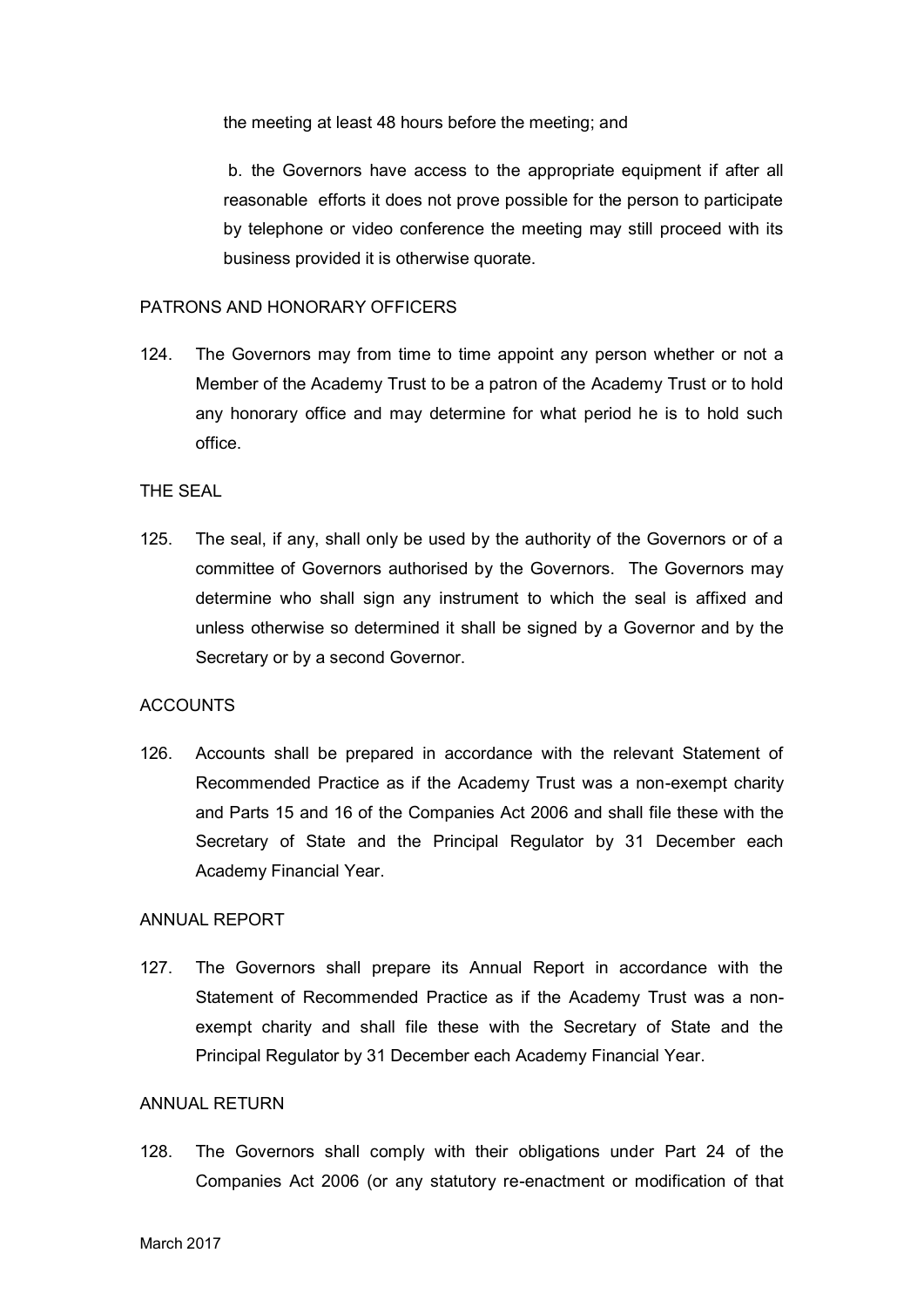Act) with regard to the preparation of an annual return to the Registrar of Companies and in accordance with the Statement of Recommended Practice as if the Academy Trust was a non-exempt charity and to the Secretary of State and the Principal Regulator by 31 December each Academy Financial Year.

### **NOTICES**

- 129. Any notice to be given to or by any person pursuant to the Articles shall be in writing or shall be given using electronic communications to an address for the time being notified for that purpose to the person giving the notice. In these Articles, "Address" in relation to electronic communications, includes a number or address used for the purposes of such communications.
- 130. A notice may be given by the Academy Trust to a Member either personally or by sending it by post in a prepaid envelope addressed to the Member at his registered address or by leaving it at that address or by giving it using electronic communications to an address for the time being notified to the Academy Trust by the Member. A Member whose registered address is not within the United Kingdom and who gives to the Academy Trust an address within the United Kingdom at which notices may be given to him, or an address to which notices may be sent using electronic communications, shall be entitled to have notices given to him at that address, but otherwise no such Member shall be entitled to receive any notice from the Academy Trust.
- 131. A Member present, either in person or by proxy, at any meeting of the Academy Trust shall be deemed to have received notice of the meeting and, where necessary, of the purposes for which it was called.
- 132. Proof that an envelope containing a notice was properly addressed, prepaid and posted shall be conclusive evidence that the notice was given. Proof that a notice contained in an electronic communication was sent in accordance with guidance issued by the Institute of Chartered Secretaries and Administrators shall be conclusive evidence that the notice was given. A notice shall be deemed to be given at the expiration of 48 hours after the envelope containing it was posted or, in the case of a notice contained in an electronic communication, at the expiration of 48 hours after the time it was sent.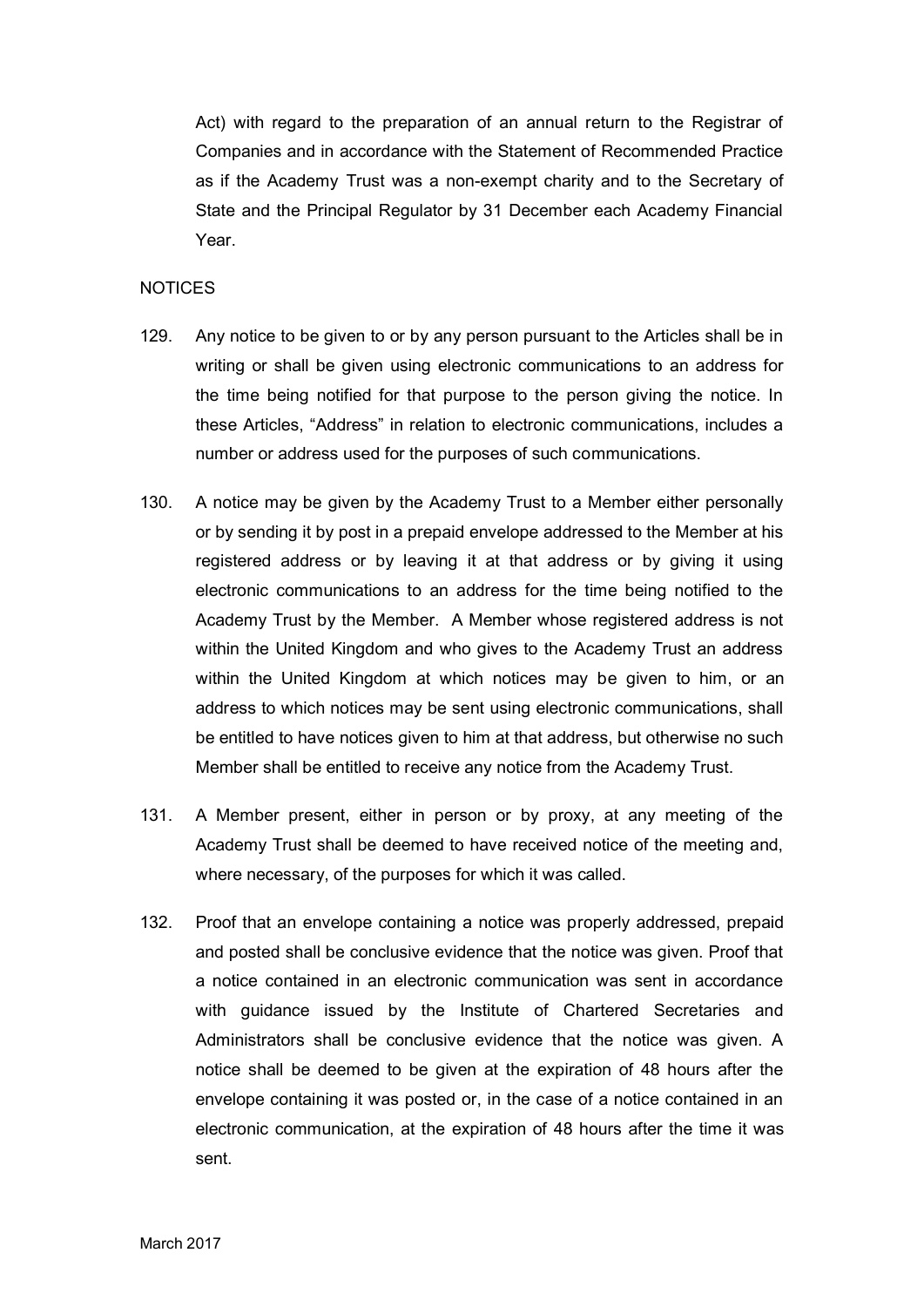## INDEMNITY

133. Subject to the provisions of the Companies Act 2006 every Governor or other officer or auditor of the Academy Trust shall be indemnified out of the assets of the Academy Trust against any liability incurred by him in that capacity in defending any proceedings, whether civil or criminal, in which judgment is given in favour or in which he is acquitted or in connection with any application in which relief is granted to him by the court from liability for negligence, default, breach of duty or breach of trust in relation to the affairs of the Academy Trust.

### RULES

134. The Governors may from time to time make such rules or bye laws as they may deem necessary or expedient or convenient for the proper conduct and management of the Academy Trust and for purposes of prescribing classes of and conditions of membership, and in particular but without prejudice to the generality of the foregoing, they may by such rules or bye laws regulate:

> a. the admission and classification of Members of the Academy Trust (including the admission of organisations to membership) and the rights and privileges of such Members, and the conditions of membership and the terms on which Members may resign or have their membership terminated and the entrance fees, subscriptions and other fees or payments to be made by Members;

> b. the conduct of Members of the Academy Trust in relation to one another, and to the Academy Trust's servants;

> c. the setting aside of the whole or any part or parts of the Academy Trust's premises at any particular time or times or for any particular purpose or purposes;

> d. the procedure at general meetings and meetings of the Governors and committees of the Governors in so far as such procedure is not regulated by the Articles; and

> e. generally, all such matters as are commonly the subject matter of company rules.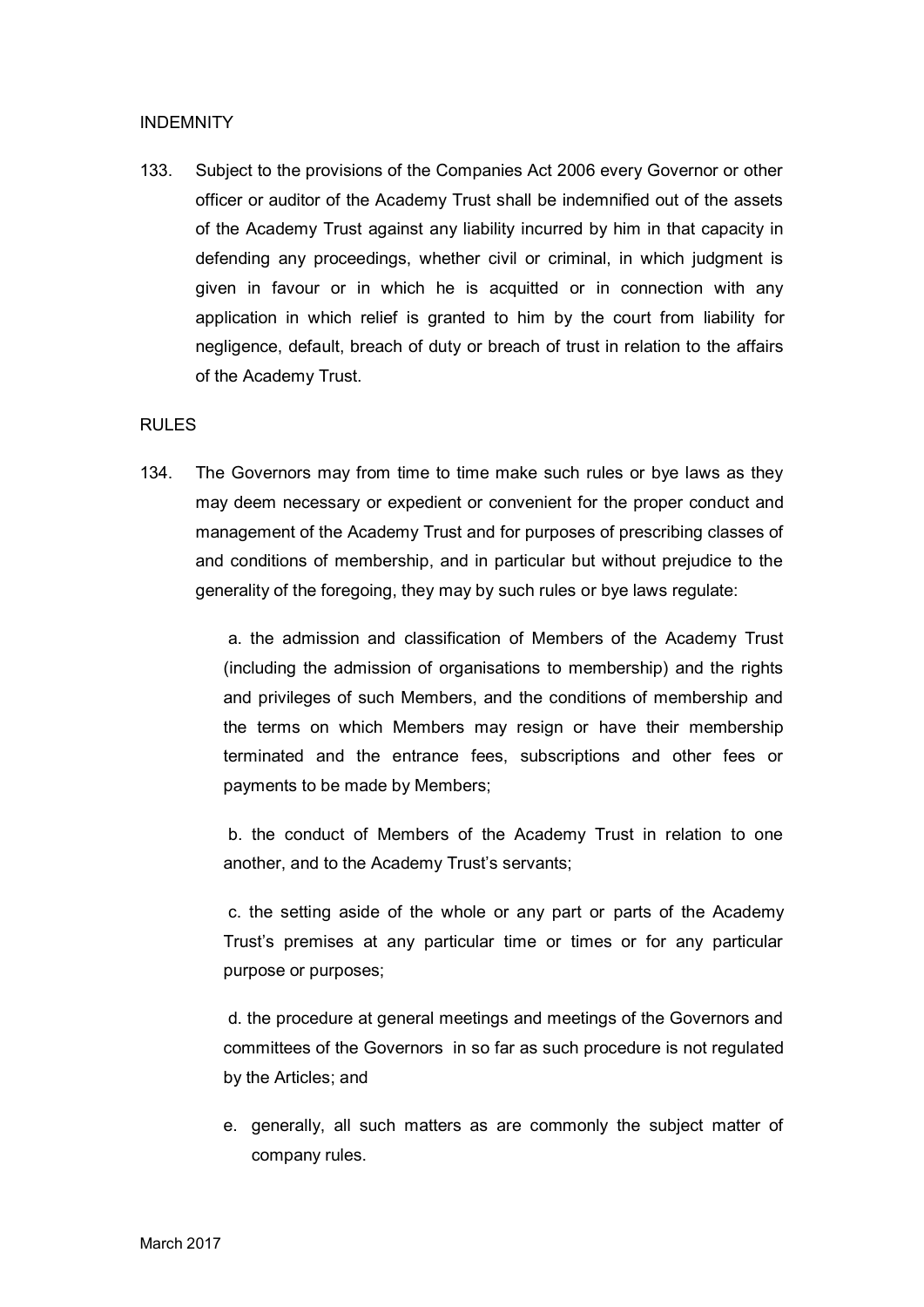135. The Academy Trust in general meeting shall have power to alter, add or to repeal the rules or bye laws and the Governors shall adopt such means as they think sufficient to bring to the notice of Members of the Academy Trust all such rules or bye laws, which shall be binding on all Members of the Academy Trust. Provided that no rule or bye law shall be inconsistent with, or shall affect or repeal anything contained in the Articles.

### AVOIDING INFLUENCED COMPANY STATUS

- 136. Notwithstanding the number of Members from time to time, the maximum aggregate number of votes exercisable by Local Authority Associated Persons shall never exceed 19.9% of the total number of votes exercisable by Members in general meeting and the votes of the other Members having a right to vote at the meeting will be increased on a pro-rata basis.
- 137. No person who is a Local Authority Associated Person may be appointed as a Governor if, once the appointment had taken effect, the number of Governors who are Local Authority Associated Persons would represent 20% or more of the total number of Governors. Upon any resolution put to the Governors, the maximum aggregate number of votes exercisable by any Governors who are Local Authority Associated Persons shall represent a maximum of 19.9% of the total number of votes cast by the Governors on such a resolution and the votes of the other Governors having a right to vote at the meeting will be increased on a pro-rata basis.
- 138. No person who is a Local Authority Associated Person is eligible to be appointed to the office of Governor unless his appointment to such office is authorised by the local authority to which he is associated.
- 139. If at the time of either his becoming a Member of the Academy Trust or his first appointment to office as a Governor any Member or Governor was not a Local Authority Associated Person but later becomes so during his membership or tenure as a Governor he shall be deemed to have immediately resigned his membership and/or resigned from his office as a Governor as the case may be.
- 140. If at any time the number of Governors or Members who are also Local Authority Associated Persons would (but for Articles 136 to 139 inclusive) represent 20% or more of the total number of Governors or Members (as the